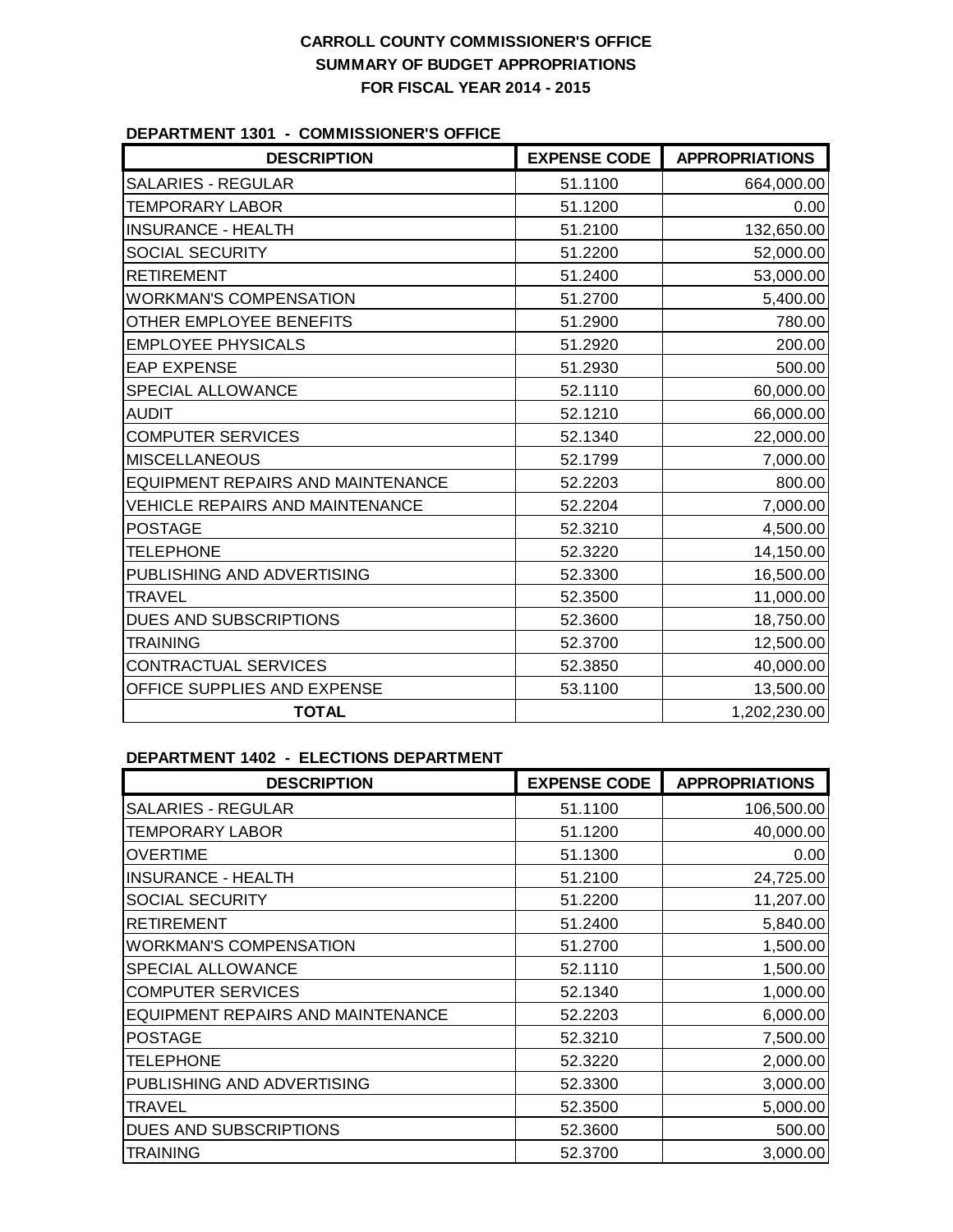| <b>ELECTION EXPENSES</b>           | 52.3950 | 130,000.00 |
|------------------------------------|---------|------------|
| <b>OFFICE SUPPLIES AND EXPENSE</b> | 53.1100 | 2,900.00   |
| COMPUTER, FURNITURE AND EQUIPMENT  | 54.2310 | 12,000.00  |
| TOTAL                              |         | 364,172.00 |

**DEPARTMENT 1501 - COUNTY GENERAL ADMINISTRATION**

| <b>DESCRIPTION</b>                       | <b>EXPENSE CODE</b> | <b>APPROPRIATIONS</b> |
|------------------------------------------|---------------------|-----------------------|
| <b>SALARIES - REGULAR</b>                | 51.1100             | 456,000.00            |
| <b>TEMPORARY LABOR</b>                   | 51.1200             | 35,000.00             |
| <b>OVERTIME</b>                          | 51.1300             | 1,500.00              |
| <b>INSURANCE - HEALTH</b>                | 51.2100             | 152,534.00            |
| <b>SOCIAL SECURITY</b>                   | 51.2200             | 37,000.00             |
| <b>RETIREMENT</b>                        | 51.2400             | 36,000.00             |
| <b>WORKMAN'S COMPENSATION</b>            | 51.2700             | 9,000.00              |
| OTHER EMPLOYEE BENEFITS                  | 51.2900             | 2,340.00              |
| <b>EAP EXPENSE</b>                       | 51.2930             | 500.00                |
| <b>WELLNESS PROGRAM</b>                  | 52.1000             | 15,000.00             |
| <b>COMPUTER SERVICES</b>                 | 52.1340             | 2,000.00              |
| <b>MISCELLANEOUS</b>                     | 52.1799             | 5,000.00              |
| <b>BUILDING REPAIRS AND MAINTENANCE</b>  | 52.2201             | 132,000.00            |
| <b>EQUIPMENT REPAIRS AND MAINTENANCE</b> | 52.2203             | 9,000.00              |
| <b>LEASED EQUIPMENT</b>                  | 52.2330             | 9,500.00              |
| <b>POSTAGE</b>                           | 52.3210             | 7,500.00              |
| <b>TELEPHONE</b>                         | 52.3220             | 18,000.00             |
| <b>TRAVEL</b>                            | 52.3500             | 1,250.00              |
| DUES AND SUBSCRIPTIONS                   | 52.3600             | 500.00                |
| <b>TRAINING</b>                          | 52.3700             | 1,500.00              |
| <b>CONTRACTUAL SERVICES</b>              | 52.3850             | 50,000.00             |
| OFFICE SUPPLIES AND EXPENSE              | 53.1100             | 12,000.00             |
| SUPPLIES, NON-OFFICE                     | 53.1110             | 9,000.00              |
| <b>UTILITIES</b>                         | 53.1200             | 325,000.00            |
| OFFICE SUPPLY - INVENTORY                | 53.1500             | 10,000.00             |
| NON-OFFICE SUPPLY INVENTORY              | 53.1590             | 28,000.00             |
| <b>TOTAL</b>                             |                     | 1,365,124.00          |

# **DEPARTMENT 1530 - GENERAL ADMIN-LAW**

| <b>DESCRIPTION</b>                     | <b>EXPENSE CODE</b> | <b>APPROPRIATIONS</b> |
|----------------------------------------|---------------------|-----------------------|
| <b>SALARIES - REGULAR</b>              | 51.1100             | 0.00                  |
| <b>TEMPORARY LABOR</b>                 | 51.1200             | 0.00                  |
| <b>INSURANCE - HEALTH</b>              | 51.2100             | 0.00                  |
| <b>SOCIAL SECURITY</b>                 | 51.2200             | 0.00                  |
| <b>RETIREMENT</b>                      | 51.2400             | 0.00                  |
| <b>WORKMAN'S COMPENSATION</b>          | 51.2700             | 0.00                  |
| <b>LEGAL SERVICES</b>                  | 52.1240             | 13,000.00             |
| <b>VEHICLE REPAIRS AND MAINTENANCE</b> | 52.2204             | 0.00                  |
| <b>MISCELLANEOUS</b>                   | 52.1799             | 0.00                  |
| <b>POSTAGE</b>                         | 52.3210             | 0.00                  |
| <b>TELEPHONE</b>                       | 52.3220             | 0.00                  |
| PUBLISHING AND ADVERTISING             | 52,3300             | 0.00                  |
| <b>DUES AND SUBSCRIPTIONS</b>          | 52.3600             | 0.00                  |
| <b>TRAINING</b>                        | 52.3700             | 0.00                  |
| <b>CONTRACTUAL SERVICES</b>            | 52.3850             | 162,000.00            |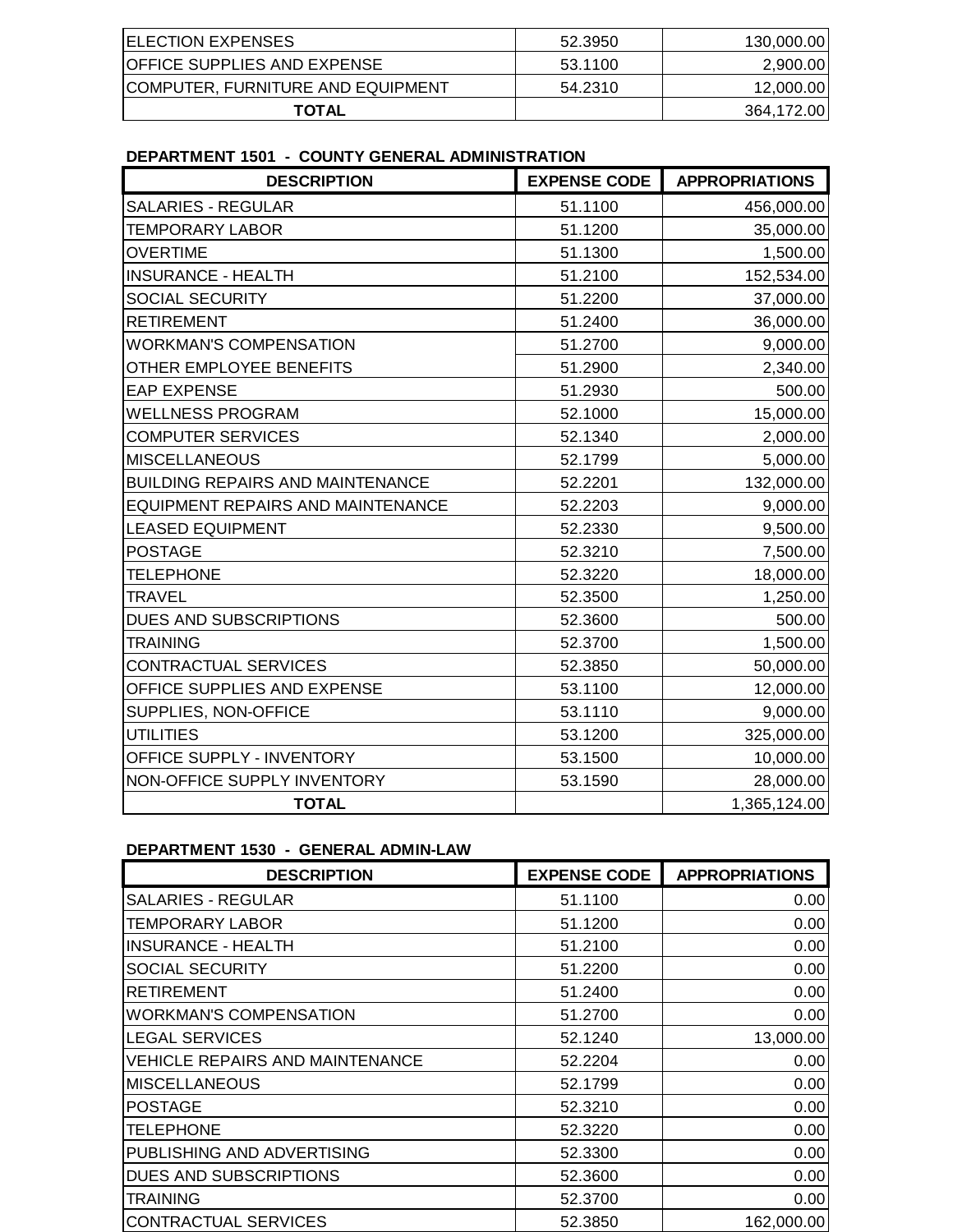| <b>OFFICE SUPPLIES AND EXPENSE</b> | 53.1100 | 0.001      |
|------------------------------------|---------|------------|
| COMPUTER, FURNITURE AND EQUIPMENT  | 54.2310 | 0.00I      |
| <b>TOTAL</b>                       |         | 175.000.00 |

### **DEPARTMENT 1535 - GENERAL ADMIN-DATA PROCESSING**

| <b>DESCRIPTION</b>                     | <b>EXPENSE CODE</b> | <b>APPROPRIATIONS</b> |
|----------------------------------------|---------------------|-----------------------|
| <b>SALARIES - REGULAR</b>              | 51.1100             | 98,000.00             |
| <b>INSURANCE - HEALTH</b>              | 51.2100             | 16,000.00             |
| <b>SOCIAL SECURITY</b>                 | 51.2200             | 7,497.00              |
| <b>RETIREMENT</b>                      | 51.2400             | 8,000.00              |
| <b>WORKMAN'S COMPENSATION</b>          | 51.2700             | 1,200.00              |
| <b>COMPUTER SERVICES</b>               | 52.1340             | 37,000.00             |
| <b>VEHICLE REPAIRS AND MAINTENANCE</b> | 52.2204             | 500.00                |
| <b>TELEPHONE</b>                       | 52.3220             | 2,500.00              |
| <b>DUES AND SUBSCRIPTIONS</b>          | 52.3600             | 2,800.00              |
| <b>TRAINING</b>                        | 52,3700             | 1,500.00              |
| <b>OFFICE SUPPLICE AND EXPENSE</b>     | 53.1100             | 400.00                |
| <b>GAS AND OIL</b>                     | 53.1270             | 1,500.00              |
| COMPUTER, FURNITURE AND EQUIPMENT      | 54.2310             | 7,000.00              |
| TOTAL                                  |                     | 183,897.00            |

### **DEPARTMENT 1545 - GENERAL ADMIN-TAX COMMISSIONER**

| <b>DESCRIPTION</b>                     | <b>EXPENSE CODE</b> | <b>APPROPRIATIONS</b> |
|----------------------------------------|---------------------|-----------------------|
| <b>SALARIES - REGULAR</b>              | 51.1100             | 475,000.00            |
| <b>TEMPORARY LABOR</b>                 | 51.1200             | 17,300.00             |
| <b>OVERTIME</b>                        | 51.1300             | 2,000.00              |
| <b>INSURANCE - HEALTH</b>              | 51.2100             | 167,000.00            |
| SOCIAL SECURITY                        | 51.2200             | 37,900.00             |
| <b>RETIREMENT</b>                      | 51.2400             | 37,000.00             |
| <b>WORKMAN'S COMPENSATION</b>          | 51.2700             | 6,000.00              |
| <b>EAP EXPENSE</b>                     | 51.2930             | 200.00                |
| <b>AUDIT</b>                           | 52.1210             | 18,000.00             |
| <b>COMPUTER SERVICES</b>               | 52.1340             | 34,000.00             |
| <b>VEHICLE REPAIRS AND MAINTENANCE</b> | 52.2204             | 750.00                |
| <b>POSTAGE</b>                         | 52.3210             | 44,000.00             |
| <b>TELEPHONE</b>                       | 52.3220             | 3,350.00              |
| PUBLISHING AND ADVERTISING             | 52.3300             | 12,000.00             |
| <b>TRAVEL</b>                          | 52.3500             | 2,000.00              |
| DUES AND SUBSCRIPTIONS                 | 52.3600             | 900.00                |
| <b>TRAINING</b>                        | 52.3700             | 1,500.00              |
| <b>CONTRACTUAL SERVICES</b>            | 52.3850             | 23,600.00             |
| OFFICE SUPPLIES AND EXPENSE            | 53.1100             | 12,000.00             |
| <b>GAS AND OIL</b>                     | 53.1270             | 400.00                |
| COMPUTER, FURNITURE AND EQUIPMENT      | 54.2310             | 0.00                  |
| <b>TOTAL</b>                           |                     | 894,900.00            |

## **DEPARTMENT 1550 - GENERAL ADMIN-TAX ASSESSOR**

| <b>DESCRIPTION</b>  | <b>EXPENSE CODE</b> | <b>APPROPRIATIONS</b> |
|---------------------|---------------------|-----------------------|
| ISALARIES - REGULAR | 51.1100             | 577,000.001           |
| ITEMPORARY LABOR    | 51.1200             | 65,000.00             |
| <b>IOVERTIME</b>    | 51.1300             | 10,000.00             |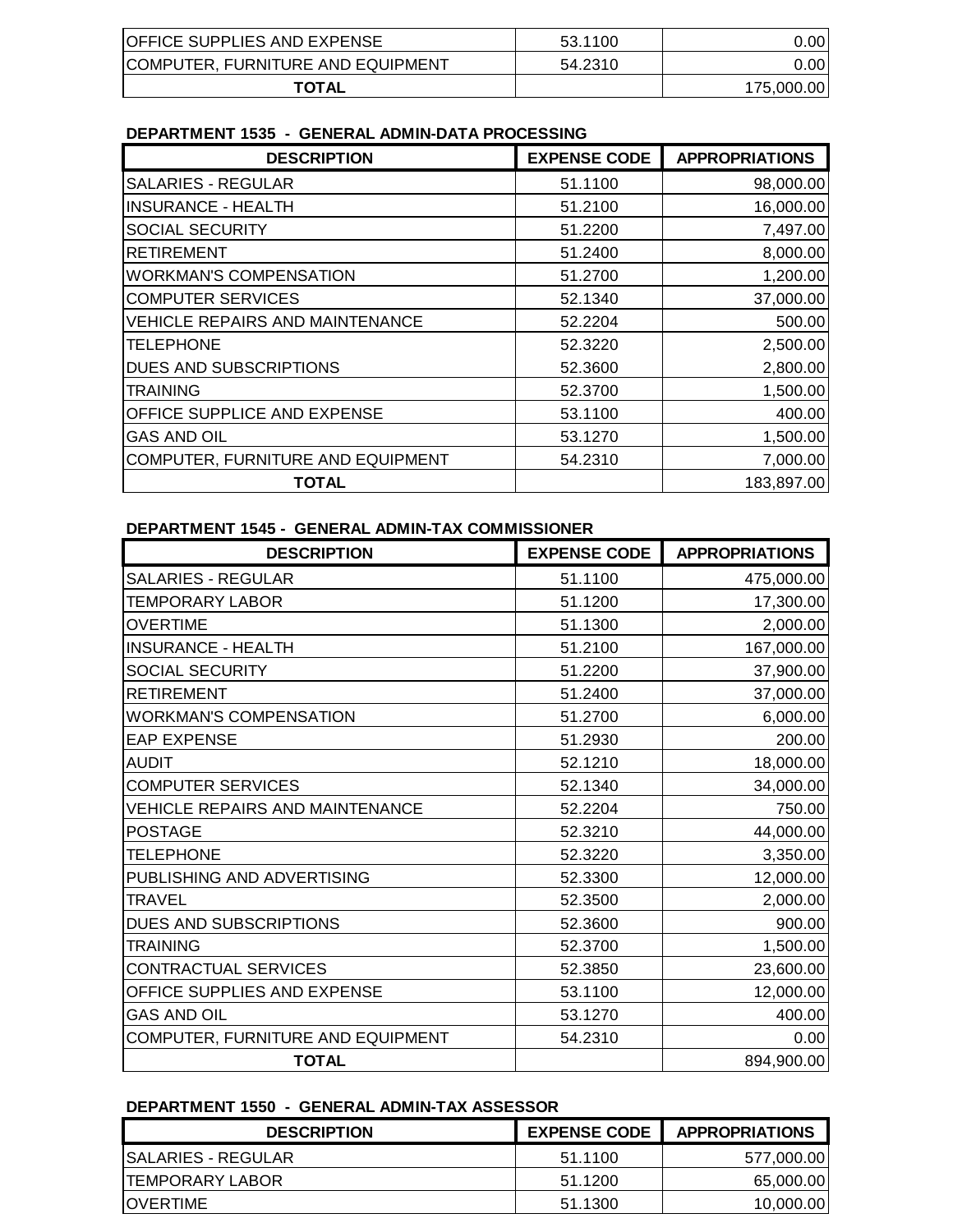| 51.2100 | 201,634.00   |
|---------|--------------|
| 51.2200 | 49,878.00    |
| 51.2400 | 51,000.00    |
| 51.2700 | 8,000.00     |
| 51.2930 | 200.00       |
| 52.1110 | 6,000.00     |
| 52.1340 | 1,000.00     |
| 52.2203 | 1,600.00     |
| 52.2204 | 2,500.00     |
| 52.3210 | 33,190.00    |
| 52.3220 | 4,000.00     |
| 52.3500 | 4,500.00     |
| 52.3600 | 6,060.00     |
| 52.3700 | 1,500.00     |
| 52.3850 | 16,750.00    |
| 53.1100 | 7,000.00     |
| 53.1110 | 1,750.00     |
| 53.1270 | 6,000.00     |
|         | 1,054,562.00 |
|         |              |

## **DEPARTMENT 1555 - GENERAL ADMIN-RISK MANAGEMENT**

| <b>DESCRIPTION</b>                      | <b>EXPENSE CODE</b> | <b>APPROPRIATIONS</b> |
|-----------------------------------------|---------------------|-----------------------|
| SOLID WASTE EMPLOYEE WAGES AND BENEFITS | 51.1100             | 215,000.00            |
| E-911 EMPLOYEE WAGES AND BENEFITS       | 51.1101             | 1,758,000.00          |
| D.A.T.E. EMPLOYEE WAGES AND BENEFITS    | 51.1102             | 85,000.00             |
| <b>UNEMPLOYMENT</b>                     | 51.2600             | 6,000.00              |
| <b>MISCELLANEOUS</b>                    | 52.1799             | 16,200.00             |
| <b>VICTIM'S EMERGENCY FUND</b>          | 52.3006             | 2,500.00              |
| CHILD ABUSE ACT                         | 52,3008             | 2,500.00              |
| <b>INSURANCE, LIABILITY</b>             | 52.3100             | 465,462.00            |
| <b>INSURANCE, AUTO</b>                  | 52.3120             | 418,132.00            |
| <b>BONDS</b>                            | 52.3130             | 4,500.00              |
| <b>CONTRACTUAL SERVICES</b>             | 52.3850             | 8,500.00              |
| DAMAGE SETTLEMENTS                      | 55.2210             | 95,000.00             |
| <b>CONTINGENCY</b>                      | 57.9990             | 300,000.00            |
| OPERATING TRANSFER OUT                  | 61.1000             | 0.00                  |
| <b>TOTAL</b>                            |                     | 3,376,794.00          |

# **DEPARTMENT 2150 - SUPERIOR COURT**

| <b>DESCRIPTION</b>            | <b>EXPENSE CODE</b> | <b>APPROPRIATIONS</b> |
|-------------------------------|---------------------|-----------------------|
| <b>SALARIES - REGULAR</b>     | 51.1100             | 98,000.00             |
| <b>SALARY SUPPLEMENTS</b>     | 51.1110             | 12,000.00             |
| <b>BAILIFF'S PAY</b>          | 51.1120             | 77,000.00             |
| <b>INSURANCE - HEALTH</b>     | 51.2100             | 0.00                  |
| <b>SOCIAL SECURITY</b>        | 51.2200             | 9,500.00              |
| <b>RETIREMENT</b>             | 51.2400             | 0.00                  |
| <b>WORKMAN'S COMPENSATION</b> | 51.2700             | 0.00                  |
| <b>COMPUTER SERVICES</b>      | 52.1340             | 150.00                |
| <b>COURT REPORTER'S FEES</b>  | 52.3002             | 120,000.00            |
| PUBLIC DEFENDER EXPENSES      | 52.3004             | 9,000.00              |
| <b>OTHER COURT COSTS</b>      | 52,3005             | 15,000.00             |
| PER DIEM, JURORS              | 52.3007             | 90,000.00             |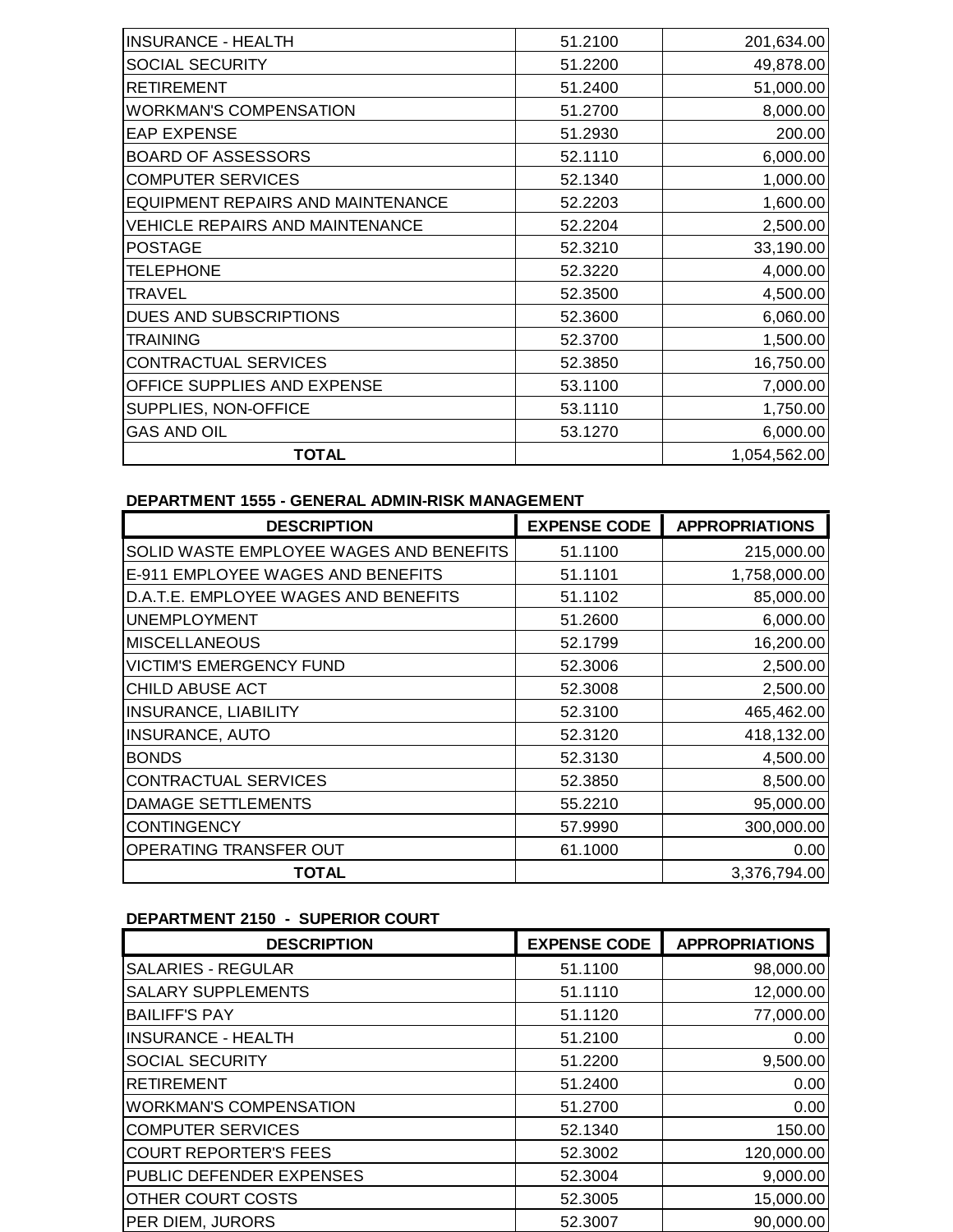| POSTAGE                            | 52.3210 | 2,000.00   |
|------------------------------------|---------|------------|
| <b>ITELEPHONE</b>                  | 52.3220 | 4,000.00   |
| <b>ITRAVEL</b>                     | 52.3500 | 500.00     |
| <b>DUES AND SUBSCRIPTIONS</b>      | 52.3600 | 1,200.00   |
| <b>TRAINING</b>                    | 52.3700 | 6,500.00   |
| <b>OFFICE SUPPLIES AND EXPENSE</b> | 53.1100 | 6,000.00   |
| <b>MISCELLANEOUS</b>               | 53.1799 | 200.00     |
| <b>TOTAL</b>                       |         | 451,050.00 |

### **DEPARTMENT 2180 - CLERK OF SUPERIOR COURT**

| <b>DESCRIPTION</b>                | <b>EXPENSE CODE</b> | <b>APPROPRIATIONS</b> |
|-----------------------------------|---------------------|-----------------------|
| SALARIES - REGULAR                | 51.1100             | 668,000.00            |
| <b>TEMPORARY LABOR</b>            | 51.1200             | 25,000.00             |
| <b>OVERTIME</b>                   | 51.1300             | 3,000.00              |
| <b>INSURANCE - HEALTH</b>         | 51.2100             | 190,000.00            |
| SOCIAL SECURITY                   | 51.2200             | 53,244.00             |
| <b>RETIREMENT</b>                 | 51.2400             | 47,500.00             |
| <b>WORKMAN'S COMPENSATION</b>     | 51.2700             | 9,000.00              |
| <b>EMPLOYMENT PHYSICALS</b>       | 51.2920             | 300.00                |
| <b>EAP EXPENSE</b>                | 51.2930             | 250.00                |
| BOARD OF EQUALIZATION EXPENSE     | 52.1120             | 6,500.00              |
| <b>AUDIT</b>                      | 52.1210             | 4,000.00              |
| <b>COMPUTER SERVICES</b>          | 52.1340             | 2,400.00              |
| EQUIPMENT REPAIRS AND MAINTENANCE | 52.2203             | 1,500.00              |
| <b>POSTAGE</b>                    | 52.3210             | 13,000.00             |
| <b>TELEPHONE</b>                  | 52.3220             | 3,600.00              |
| <b>DUI PUBLISHING</b>             | 52.3310             | 100.00                |
| <b>TRAVEL</b>                     | 52.3500             | 1,500.00              |
| <b>TRAINING</b>                   | 52.3700             | 1,500.00              |
| CONTRACTUAL SERVICES              | 52.3850             | 17,000.00             |
| OFFICE SUPPLIES AND EXPENSE       | 53.1100             | 16,000.00             |
| COMPUTER, FURNITURE AND EQUIPMENT | 54.2310             | 2,500.00              |
| <b>TOTAL</b>                      |                     | 1,065,894.00          |

# **DEPARTMENT 2200 - DISTRICT ATTORNEY**

| <b>DESCRIPTION</b>              | <b>EXPENSE CODE</b> | <b>APPROPRIATIONS</b> |
|---------------------------------|---------------------|-----------------------|
| <b>SALARIES - REGULAR</b>       | 51.1100             | 457,000.00            |
| <b>SALARY SUPPLEMENTS</b>       | 51.1110             | 35,400.00             |
| <b>SUPPORT SUPPLEMENT</b>       | 51.1220             | 0.00                  |
| <b>OVERTIME</b>                 | 51.1300             | 0.00                  |
| <b>INSURANCE - HEALTH</b>       | 51.2100             | 115,000.00            |
| <b>SOCIAL SECURITY</b>          | 51.2200             | 35,188.00             |
| <b>RETIREMENT</b>               | 51.2400             | 35,000.00             |
| <b>WORKMAN'S COMPENSATION</b>   | 51.2700             | 12,343.00             |
| OFFICE RENT                     | 52.2310             | 0.00                  |
| <b>POSTAGE</b>                  | 52.3210             | 0.00                  |
| <b>TELEPHONE</b>                | 52.3220             | 13,440.00             |
| <b>TRAVEL</b>                   | 52,3500             | 1,400.00              |
| <b>TRAINING</b>                 | 52.3700             | 0.00                  |
| <b>VICTIM - WITNESS PROGRAM</b> | 52.3960             | 7,476.00              |
| VICTIM - ADVOCATE PROGRAM       | 52.3961             | 178,114.00            |
| OFFICE SUPPLIES AND EXPENSE     | 53.1100             | 34,110.00             |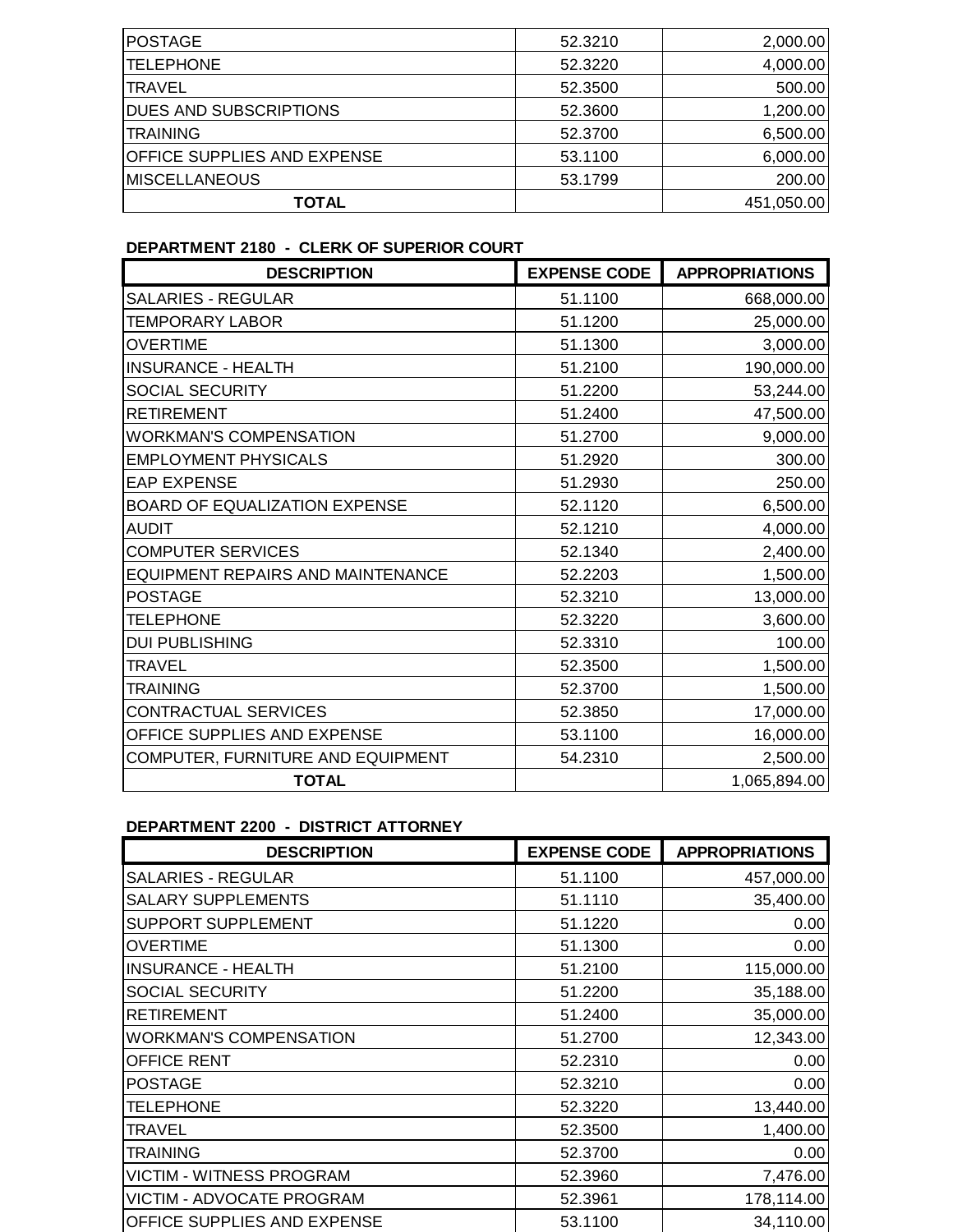| -----<br>או טו |  |
|----------------|--|

# **DEPARTMENT 2300 - STATE COURT**

| <b>DESCRIPTION</b>            | <b>EXPENSE CODE</b> | <b>APPROPRIATIONS</b> |
|-------------------------------|---------------------|-----------------------|
| <b>SALARIES - REGULAR</b>     | 51.1100             | 149,000.00            |
| <b>OVERTIME</b>               | 51.1300             | 0.00                  |
| <b>INSURANCE - HEALTH</b>     | 51.2100             | 22,283.00             |
| <b>SOCIAL SECURITY</b>        | 51.2200             | 11,399.00             |
| <b>RETIREMENT</b>             | 51.2400             | 12,000.00             |
| <b>WORKMAN'S COMPENSATION</b> | 51.2700             | 1,000.00              |
| <b>EAP EXPENSE</b>            | 51.2930             | 100.00                |
| <b>COURT REPORTER'S FEES</b>  | 52.3002             | 12,000.00             |
| PUBLIC DEFENDER EXPENSE       | 52.3004             | 99,500.00             |
| <b>OTHER COURT COSTS</b>      | 52.3005             | 350.00                |
| PER DIEM, JURORS              | 52.3007             | 12,500.00             |
| <b>POSTAGE</b>                | 52.3210             | 1,500.00              |
| <b>TELEPHONE</b>              | 52.3220             | 600.00                |
| DUES AND SUBSCRIPTIONS        | 52.3600             | 400.00                |
| <b>TRAINING</b>               | 52.3700             | 600.00                |
| CONTRACTUAL SERVICES          | 52.3850             | 25,145.00             |
| OFFICE SUPPLIES AND EXPENSE   | 53.1100             | 2,250.00              |
| <b>TOTAL</b>                  |                     | 350,627.00            |

# **DEPARTMENT 2310 - SOLICITOR**

| <b>DESCRIPTION</b>                | <b>EXPENSE CODE</b> | <b>APPROPRIATIONS</b> |
|-----------------------------------|---------------------|-----------------------|
| <b>SALARIES - REGULAR</b>         | 51.1100             | 224,000.00            |
| <b>TEMPORARY LABOR</b>            | 51.1200             | 16,138.00             |
| <b>OVERTIME</b>                   | 51.1300             | 0.00                  |
| <b>INSURANCE - HEALTH</b>         | 51.2100             | 62,000.00             |
| SOCIAL SECURITY                   | 51.2200             | 19,000.00             |
| <b>RETIREMENT</b>                 | 51.2400             | 20,500.00             |
| <b>WORKMAN'S COMPENSATION</b>     | 51.2700             | 3,000.00              |
| <b>EAP EXPENSE</b>                | 51.2930             | 100.00                |
| <b>AUDIT</b>                      | 52.1210             | 2,500.00              |
| <b>COMPUTER SERVICES</b>          | 52.1340             | 1,500.00              |
| OTHER COURT COSTS                 | 52.3005             | 2,000.00              |
| <b>POSTAGE</b>                    | 52.3210             | 1,000.00              |
| <b>TELEPHONE</b>                  | 52.3220             | 2,500.00              |
| <b>TRAVEL</b>                     | 52,3500             | 2,500.00              |
| <b>TRAINING</b>                   | 52.3700             | 2,000.00              |
| VICTIM - ADVOCATE PROGRAM         | 52.3961             | 68,000.00             |
| OFFICE SUPPLIES AND EXPENSE       | 53.1100             | 4,500.00              |
| COMPUTER, FURNITURE AND EQUIPMENT | 54.2310             | 6,000.00              |
| <b>TOTAL</b>                      |                     | 437,238.00            |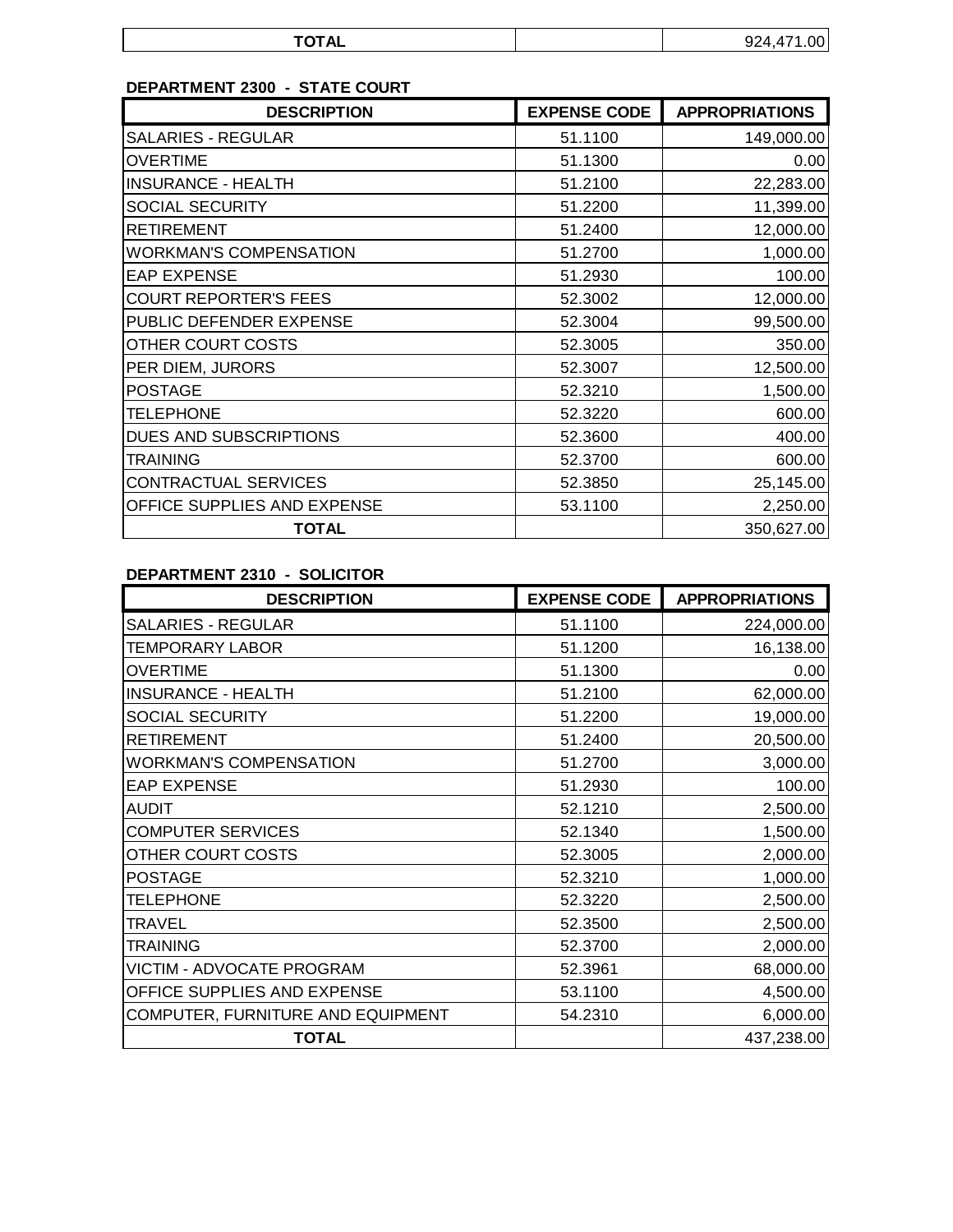| <b>DESCRIPTION</b>                | <b>EXPENSE CODE</b> | <b>APPROPRIATIONS</b> |
|-----------------------------------|---------------------|-----------------------|
| <b>SALARIES - REGULAR</b>         | 51.1100             | 298,000.00            |
| <b>MAGISTRATE JUDGE</b>           | 51.1130             | 39,600.00             |
| <b>TEMPORARY LABOR</b>            | 51.1200             | 34,000.00             |
| <b>OVERTIME</b>                   | 51.1300             | 500.00                |
| <b>INSURANCE - HEALTH</b>         | 51.2100             | 75,000.00             |
| <b>SOCIAL SECURITY</b>            | 51.2200             | 26,000.00             |
| <b>RETIREMENT</b>                 | 51.2400             | 27,000.00             |
| <b>WORKMAN'S COMPENSATION</b>     | 51.2700             | 4,500.00              |
| <b>EMPLOYMENT PHYSICALS</b>       | 51.2920             | 0.00                  |
| <b>EAP EXPENSE</b>                | 51.2930             | 200.00                |
| <b>AUDIT</b>                      | 52.1210             | 2,300.00              |
| <b>LAW LIBRARY</b>                | 52.1250             | 500.00                |
| <b>COMPUTER SERVICES</b>          | 52.1340             | 1,000.00              |
| OTHER COURT COSTS                 | 52.3005             | 2,000.00              |
| <b>POSTAGE</b>                    | 52.3210             | 7,500.00              |
| <b>TELEPHONE</b>                  | 52.3220             | 4,000.00              |
| <b>TRAVEL</b>                     | 52.3500             | 1,500.00              |
| <b>TRAINING</b>                   | 52.3700             | 1,500.00              |
| <b>CONTRACTUAL SERVICES</b>       | 52.3850             | 3,000.00              |
| OFFICE SUPPLIES AND EXPENSE       | 53.1100             | 6,500.00              |
| COMPUTER, FURNITURE AND EQUIPMENT | 54.2310             | 1,500.00              |
| <b>TOTAL</b>                      |                     | 536,100.00            |

### **DEPARTMENT 2400 - MAGISTRATE COURT**

# **DEPARTMENT 2450 - PROBATE COURT**

| <b>DESCRIPTION</b>                       | <b>EXPENSE CODE</b> | <b>APPROPRIATIONS</b> |
|------------------------------------------|---------------------|-----------------------|
| <b>SALARIES - REGULAR</b>                | 51.1100             | 224,700.00            |
| <b>TEMPORARY LABOR</b>                   | 51.1200             | 33,000.00             |
| <b>OVERTIME</b>                          | 51.1300             | 0.00                  |
| <b>INSURANCE - HEALTH</b>                | 51.2100             | 53,000.00             |
| <b>SOCIAL SECURITY</b>                   | 51.2200             | 19,500.00             |
| <b>RETIREMENT</b>                        | 51.2400             | 19,000.00             |
| <b>WORKMAN'S COMPENSATION</b>            | 51.2700             | 3,000.00              |
| <b>EAP EXPENSE</b>                       | 51.2930             | 250.00                |
| <b>AUDIT</b>                             | 52.1210             | 2,000.00              |
| <b>COMPUTER SERVICES</b>                 | 52.1340             | 4,000.00              |
| PROGRAM EXPENSE - MENTAL HEALTH ADVOCATE | 52.1450             | 2,500.00              |
| <b>EQUIPMENT REPAIRS AND MAINTENANCE</b> | 52.2203             | 2,500.00              |
| OTHER COURT COSTS                        | 52.3005             | 750.00                |
| <b>POSTAGE</b>                           | 52.3210             | 6,500.00              |
| <b>TELEPHONE</b>                         | 52.3220             | 1,500.00              |
| PUBLISHING AND ADVERTISING               | 52.3300             | 750.00                |
| <b>TRAVEL</b>                            | 52.3500             | 6,500.00              |
| DUES AND SUBSCRIPTIONS                   | 52.3600             | 850.00                |
| <b>TRAINING</b>                          | 52.3700             | 1,100.00              |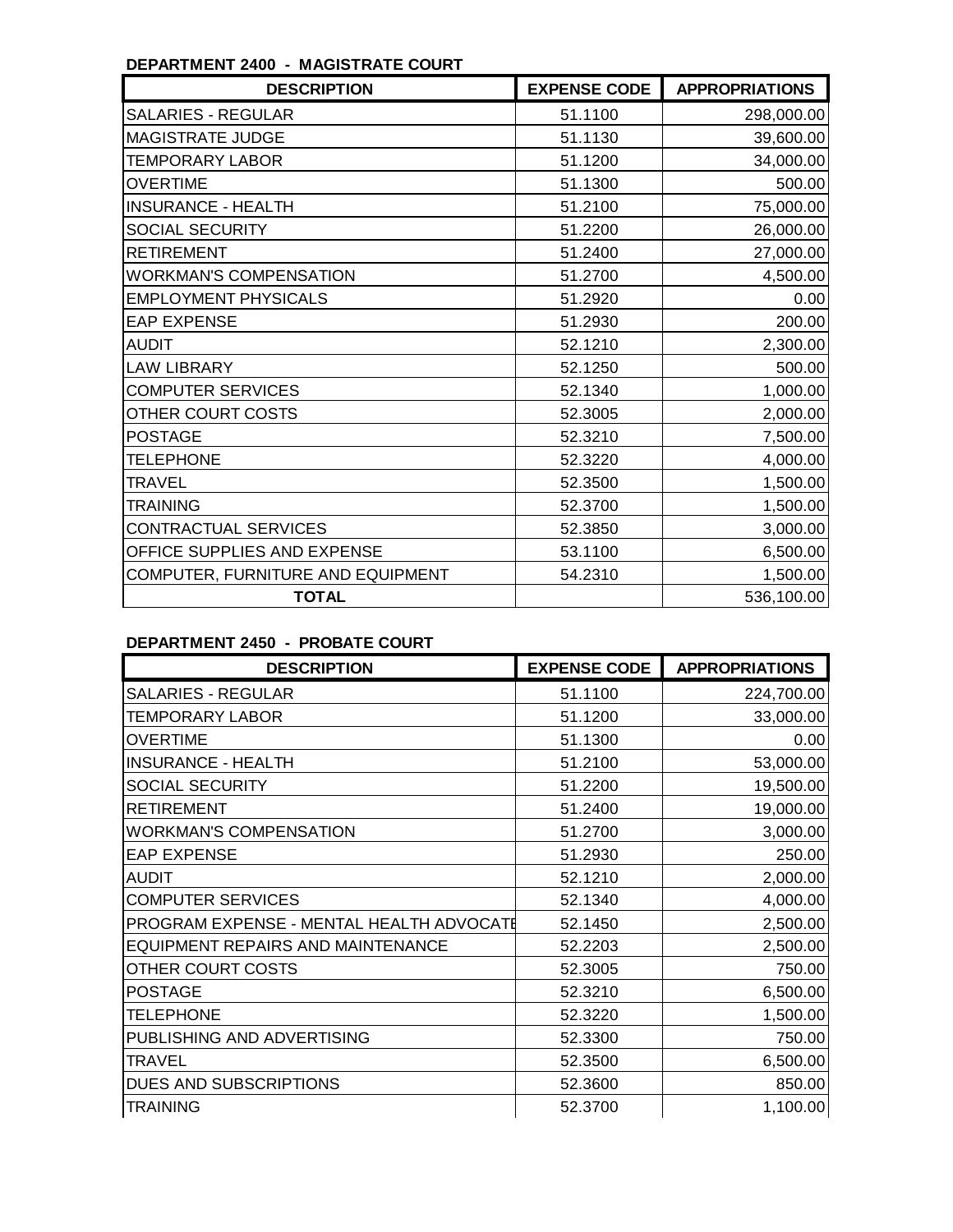| CONTRACTUAL SERVICES               | 52.3850 | 25,000.00  |
|------------------------------------|---------|------------|
| <b>OFFICE SUPPLIES AND EXPENSE</b> | 53.1100 | 7.500.00   |
| <b>TOTAL</b>                       |         | 413,900.00 |

### **DEPARTMENT 2600 - JUVENILE COURT**

| <b>DESCRIPTION</b>                               | <b>EXPENSE CODE</b> | <b>APPROPRIATIONS</b> |
|--------------------------------------------------|---------------------|-----------------------|
| <b>SALARIES - REGULAR</b>                        | 51.1100             | 257,000.00            |
| <b>TEMPORARY LABOR</b>                           | 51.1200             | 7,000.00              |
| <b>OVERTIME</b>                                  | 51.1300             | 0.00                  |
| <b>INSURANCE - HEALTH</b>                        | 51.2100             | 66,900.00             |
| SOCIAL SECURITY                                  | 51.2200             | 20,360.00             |
| <b>RETIREMENT</b>                                | 51.2400             | 12,000.00             |
| <b>WORKMAN'S COMPENSATION</b>                    | 51.2700             | 6,000.00              |
| <b>EAP EXPENSE</b>                               | 51.2930             | 100.00                |
| JUVENILE MEDICAL CLEARANCE                       | 52.1221             | 5,000.00              |
| <b>VEHICLE REPAIRS AND MAINTENANCE</b>           | 52.2204             | 1,500.00              |
| JUVENILE WELLNESS COURT                          | 52.3001             | 30,000.00             |
| <b>COURT REPORTER</b>                            | 52.3002             | 9,000.00              |
| OTHER COURT COSTS                                | 52.3005             | 204,000.00            |
| <b>GRANT REIMBURSEMENT - JUVENILE COURT SYST</b> | 52.3006             | 150,738.00            |
| <b>POSTAGE</b>                                   | 52.3210             | 2,000.00              |
| <b>TELEPHONE</b>                                 | 52.3220             | 2,600.00              |
| <b>TRAVEL</b>                                    | 52.3500             | 3,000.00              |
| <b>TRAINING</b>                                  | 52.3700             | 7,500.00              |
| CONTRACTUAL SERVICES                             | 52.3850             | 3,000.00              |
| OFFICE SUPPLIES AND EXPENSE                      | 53.1100             | 7,000.00              |
| COMPUTER, FURNITURE AND EQUIPMENT                | 54.2310             | 0.00                  |
| <b>TOTAL</b>                                     |                     | 794,698.00            |

## **DEPARTMENT 2610 - ADA-JUVENILE COURT**

| <b>DESCRIPTION</b>    | <b>EXPENSE CODE</b> | <b>APPROPRIATIONS</b> |
|-----------------------|---------------------|-----------------------|
| ICONTRACTUAL SERVICES | 52.3850             | 25,000.00             |
| <b>TOTAL</b>          |                     | 25,000.00             |

## **DEPARTMENT 2800 - PUBLIC DEFENDER**

| <b>DESCRIPTION</b>            | <b>EXPENSE CODE</b> | <b>APPROPRIATIONS</b> |
|-------------------------------|---------------------|-----------------------|
| <b>SALARIES - REGULAR</b>     | 51.1100             | 466,834.00            |
| <b>SALARY SUPPLEMENTS</b>     | 51.1110             | 13,000.00             |
| <b>INSURANCE - HEALTH</b>     | 51.2100             | 150,000.00            |
| <b>SOCIAL SECURITY</b>        | 51.2200             | 55,000.00             |
| <b>RETIREMENT</b>             | 51.2400             | 39,953.00             |
| <b>WORKMAN'S COMPENSATION</b> | 51.2700             | 20,000.00             |
| OFFICE RENT                   | 52.2310             | 66,000.00             |
| <b>POSTAGE</b>                | 52.3210             | 3,300.00              |
| <b>TELEPHONE</b>              | 52.3220             | 12,000.00             |
| <b>DUES AND SUBSCRIPTIONS</b> | 52.3600             | 4,800.00              |
| <b>CONTRACTUAL SERVICES</b>   | 52.3850             | 36,590.00             |
| OFFICE SUPPLIES AND EXPENSE   | 53.1100             | 22,000.00             |
| <b>TOTAL</b>                  |                     | 889,477.00            |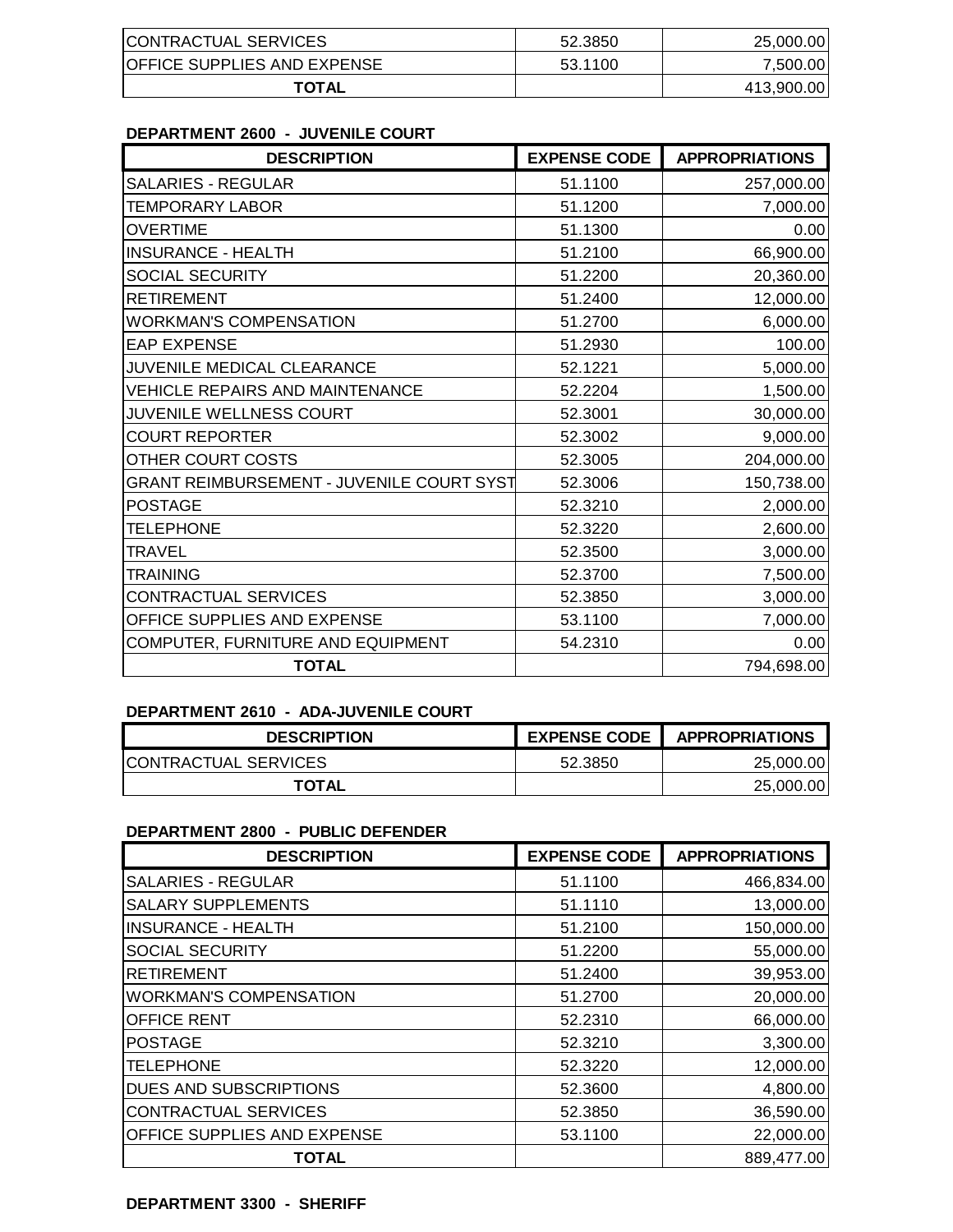| <b>DESCRIPTION</b>                       | <b>EXPENSE CODE</b> | <b>APPROPRIATIONS</b> |
|------------------------------------------|---------------------|-----------------------|
| <b>SALARIES - REGULAR</b>                | 51.1100             | 6,845,000.00          |
| <b>OVERTIME</b>                          | 51.1300             | 475,000.00            |
| <b>INSURANCE - HEALTH</b>                | 51.2100             | 2,152,220.00          |
| SOCIAL SECURITY                          | 51.2200             | 559,980.00            |
| <b>RETIREMENT</b>                        | 51.2400             | 475,000.00            |
| <b>WORKMAN'S COMPENSATION</b>            | 51.2700             | 175,000.00            |
| <b>EMPLOYMENT PHYSICAL</b>               | 51.2920             | 2,600.00              |
| <b>EAP EXPENSE</b>                       | 51.2930             | 3,000.00              |
| <b>AUDIT</b>                             | 52.1210             | 3,000.00              |
| <b>MEDICAL SERVICES</b>                  | 52.1220             | 950,000.00            |
| <b>EXTRADITION EXPENSE</b>               | 52.1320             | 7,000.00              |
| <b>COMPUTER SERVICES</b>                 | 52.1340             | 26,440.00             |
| K-9 PROGRAM EXPENSES                     | 52.1430             | 3,000.00              |
| <b>BUILDING REPAIRS AND MAINTENANCE</b>  | 52.2201             | 110,000.00            |
| <b>EQUIPMENT REPAIRS AND MAINTENANCE</b> | 52.2203             | 18,000.00             |
| <b>VEHICLE REPAIRS AND MAINTENANCE</b>   | 52.2204             | 110,000.00            |
| EQUIPMENT LEASE AND RENTAL               | 52.2330             | 5,000.00              |
| <b>POSTAGE</b>                           | 52.3210             | 3,500.00              |
| <b>TELEPHONE</b>                         | 52.3220             | 30,000.00             |
| FILM, DEVELOPING                         | 52.3410             | 1,750.00              |
| TRAVEL                                   | 52.3500             | 2,500.00              |
| DUES AND SUBSCRIPTIONS                   | 52.3600             | 500.00                |
| <b>TRAINING</b>                          | 52.3700             | 39,000.00             |
| CONTRACTUAL SERVICES                     | 52.3850             | 10,000.00             |
| OFFICE SUPPLIES AND EXPENSE              | 53.1100             | 20,000.00             |
| <b>UTILITIES</b>                         | 53.1200             | 430,000.00            |
| <b>GAS AND OIL</b>                       | 53.1270             | 350,000.00            |
| <b>FOOD AND KITCHEN SUPPLIES</b>         | 53.1300             | 510,000.00            |
| UNIFORMS AND SUPPLIES                    | 53.1701             | 75,000.00             |
| <b>INMATE SUPPLIES</b>                   | 53.1704             | 4,851.00              |
| <b>MISCELLANEOUS</b>                     | 53.1799             | 1,000.00              |
| COMPUTER, FURNITURE AND EQUIPMENT        | 54.2310             | 450.00                |
| <b>TOTAL</b>                             |                     | 13,398,791.00         |

## **DEPARTMENT 3410 - CORRECTIONAL ADMINISTRATION**

| <b>DESCRIPTION</b>                      | <b>EXPENSE CODE</b> | <b>APPROPRIATIONS</b> |
|-----------------------------------------|---------------------|-----------------------|
| <b>SALARIES - REGULAR</b>               | 51.1100             | 1,052,000.00          |
| <b>OVERTIME</b>                         | 51.1300             | 20,000.00             |
| <b>INSURANCE - HEALTH</b>               | 51.2100             | 215,000.00            |
| <b>SOCIAL SECURITY</b>                  | 51.2200             | 82,000.00             |
| <b>RETIREMENT</b>                       | 51.2400             | 65,000.00             |
| <b>WORKMAN'S COMPENSATION</b>           | 51.2700             | 35,000.00             |
| <b>EMPLOYMENT PHYSICALS</b>             | 51.2920             | 1,250.00              |
| <b>EAP EXPENSE</b>                      | 51.2930             | 1,000.00              |
| <b>MEDICAL SERVICES</b>                 | 52.1220             | 230,000.00            |
| <b>BUILDING REPAIRS AND MAINTENANCE</b> | 52.2201             | 18,620.00             |
| EQUIPMENT REPAIRS AND MAINTENANCE       | 52.2203             | 6,500.00              |
| <b>VEHICLE REPAIRS AND MAINTENANCE</b>  | 52.2204             | 6,000.00              |
| <b>POSTAGE</b>                          | 52.3210             | 600.00                |
| <b>TELEPHONE</b>                        | 52,3220             | 8,000.00              |
| TRAVEL                                  | 52,3500             | 1,000.00              |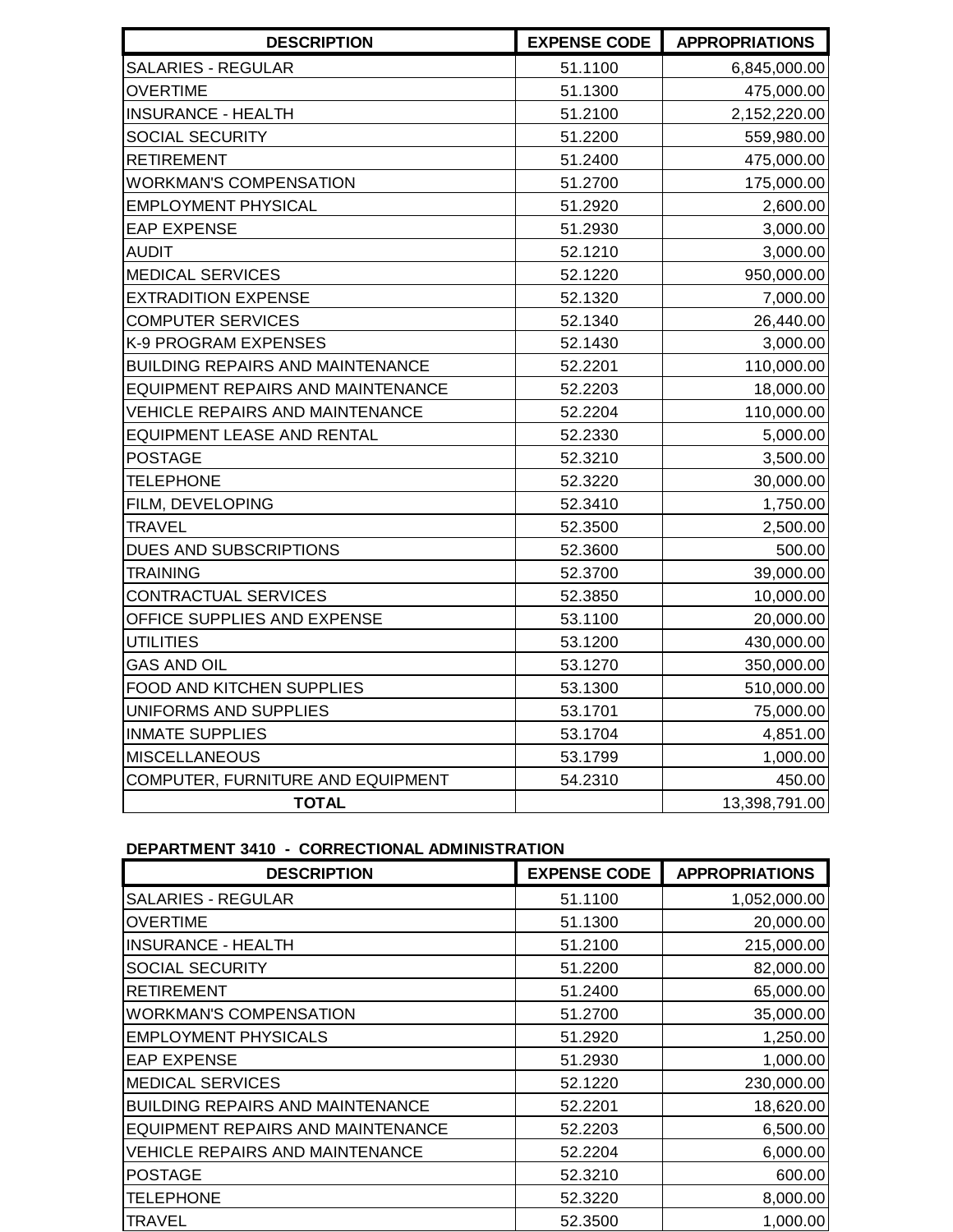| <b>TRAINING</b>                    | 52.3700 | 3,000.00     |
|------------------------------------|---------|--------------|
| <b>OFFICE SUPPLIES AND EXPENSE</b> | 53.1100 | 6,000.00     |
| SUPPLIES, NON-OFFICE               | 53.1110 | 21,300.00    |
| <b>UTILITIES</b>                   | 53.1200 | 265,000.00   |
| <b>FOOD AND KITCHEN SUPPLIES</b>   | 53.1300 | 425,980.00   |
| UNIFORMS AND SUPPLIES              | 53.1701 | 10,000.00    |
| <b>SEEDS, PLANTS, FERTILIZER</b>   | 53.1702 | 500.00       |
| <b>RELEASED PRISONER ALLOWANCE</b> | 53.1705 | 4,000.00     |
| KITCHENS SUPPLIES AND MAINTENANCE  | 53.1714 | 20,650.00    |
| <b>CLOTHING/PERSONAL SUPPLIES</b>  | 53.1715 | 18,000.00    |
| LAUNDRY SUPPLIES AND REPAIRS       | 53.1716 | 3,500.00     |
| <b>EQUIPMENT PURCHASES</b>         | 54.2110 | 6,000.00     |
| COMPUTER, FURNITURE AND EQUIPMENT  | 54.2310 | 1,000.00     |
| <b>TOTAL</b>                       |         | 2,526,900.00 |
|                                    |         |              |

# **DEPARTMENT 3500 - FIRE DEPARTMENT**

| <b>DESCRIPTION</b>                       | <b>EXPENSE CODE</b> | <b>APPROPRIATIONS</b> |
|------------------------------------------|---------------------|-----------------------|
| <b>SALARIES - REGULAR</b>                | 51.1100             | 3,767,000.00          |
| <b>TEMPORARY LABOR</b>                   | 51.1200             | 0.00                  |
| <b>VOLUNTEER EXPENSE</b>                 | 51.1210             | 1,500.00              |
| <b>OVERTIME</b>                          | 51.1300             | 564,000.00            |
| <b>INSURANCE - HEALTH</b>                | 51.2100             | 1,225,000.00          |
| SOCIAL SECURITY                          | 51.2200             | 331,400.00            |
| <b>RETIREMENT</b>                        | 51.2400             | 238,000.00            |
| <b>WORKMAN'S COMPENSATION</b>            | 51.2700             | 95,000.00             |
| OTHER EMPLOYEE BENEFITS                  | 51.2900             | 1,080.00              |
| <b>EMPLOYMENT PHYSICALS</b>              | 51.2920             | 5,000.00              |
| <b>EAP EXPENSE</b>                       | 51.2930             | 2,000.00              |
| <b>MEDICAL SERVICES</b>                  | 52.1220             | 2,000.00              |
| <b>COMPUTER SERVICES</b>                 | 52.1340             | 9,840.00              |
| <b>MAINTENANCE/ BREATHING GEAR</b>       | 52.1350             | 4,000.00              |
| <b>BUILDING REPAIRS AND MAINTENANCE</b>  | 52.2201             | 15,000.00             |
| <b>EQUIPMENT REPAIRS AND MAINTENANCE</b> | 52.2203             | 12,000.00             |
| <b>VEHICLE REPAIRS AND MAINTENANCE</b>   | 52.2204             | 77,000.00             |
| <b>EQUIPMENT RENTAL</b>                  | 52.2320             | 2,500.00              |
| <b>POSTAGE</b>                           | 52.3210             | 500.00                |
| <b>TELEPHONE</b>                         | 52.3220             | 32,000.00             |
| <b>TRAVEL</b>                            | 52.3500             | 2,000.00              |
| DUES AND SUBSCRIPTIONS                   | 52.3600             | 8,500.00              |
| <b>TRAINING</b>                          | 52.3700             | 32,000.00             |
| <b>CARROLLTON MUTUAL AID</b>             | 52.3920             | 716,580.00            |
| OFFICE SUPPLIES AND EXPENSE              | 53.1100             | 2,500.00              |
| SUPPLIES, NON-OFFICE                     | 53.1110             | 18,000.00             |
| <b>UTILITIES</b>                         | 53.1200             | 122,000.00            |
| <b>GAS AND OIL</b>                       | 53.1270             | 145,000.00            |
| UNIFORMS AND SUPPLIES                    | 53.1701             | 37,000.00             |
| <b>TURN OUT GEAR</b>                     | 53.1703             | 10,000.00             |
| DIVE TEAM SUPPLIES AND EQUIPMENT         | 53.1713             | 3,500.00              |
| FIRE SAFETY HOUSE EXPENSE                | 53.1797             | 6,500.00              |
| HONOR GUARD EXPENSE                      | 53.1798             | 2,500.00              |
| <b>MISCELLANEOUS</b>                     | 53.1799             | 750.00                |
| <b>EQUIPMENT PURCHASES</b>               | 54.2110             | 15,000.00             |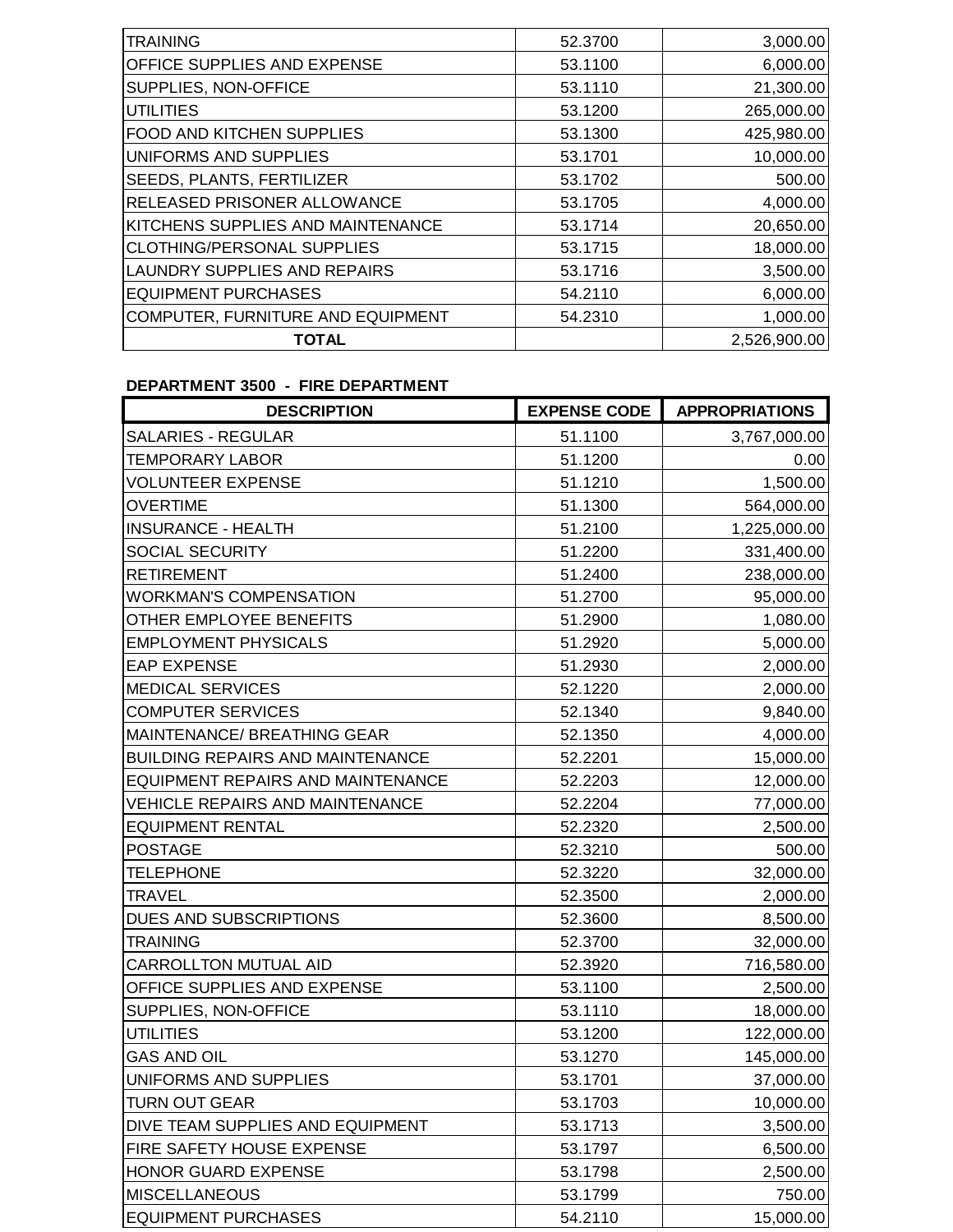| <b>IEMS SUPPLIES</b>                     | 54.2120 | 9,200.00     |
|------------------------------------------|---------|--------------|
| <b>FURNITURE AND FIXTURES</b>            | 54.2300 | 5,000.00     |
| <b>COMPUTER, FURNITURE AND EQUIPMENT</b> | 54.2310 | 0.00         |
| <b>SAFETY SUPPLIES</b>                   | 54.2510 | 10,000.00    |
| <b>TOTAL</b>                             |         | 7,530,850.00 |

#### **DEPARTMENT 3650 - EMS MEDICAL SERVICES**

| <b>DESCRIPTION</b>     | <b>EXPENSE CODE</b> | <b>APPROPRIATIONS</b> |
|------------------------|---------------------|-----------------------|
| <b>PROGRAM EXPENSE</b> | 52.1450             | 837,000.00            |
| <b>TOTAL</b>           |                     | 837,000.00            |

### **DEPARTMENT 3700 - CORONER/MEDICAL EXAMINER**

| <b>DESCRIPTION</b>                     | <b>EXPENSE CODE</b> | <b>APPROPRIATIONS</b> |
|----------------------------------------|---------------------|-----------------------|
| <b>SALARIES - REGULAR</b>              | 51.1100             | 31,000.00             |
| <b>SUPPORT SUPPLEMENT</b>              | 51.1220             | 12,000.00             |
| <b>INSURANCE - HEALTH</b>              | 51.2100             | 11,142.00             |
| <b>SOCIAL SECURITY</b>                 | 51.2200             | 2,500.00              |
| <b>RETIREMENT</b>                      | 51.2400             | 3,000.00              |
| <b>WORKMAN'S COMPENSATION</b>          | 51.2700             | 1,400.00              |
| <b>AUTOPSY EXPENSE</b>                 | 52.1350             | 8,500.00              |
| <b>PROGRAM EXPENSE</b>                 | 52.1500             | 2,500.00              |
| <b>VEHICLE REPAIRS AND MAINTENANCE</b> | 52.2204             | 4,000.00              |
| <b>EQUIPMENT RENTAL</b>                | 52.2320             | 1,000.00              |
| <b>TELEPHONE</b>                       | 52.3220             | 2,250.00              |
| <b>TRAVEL</b>                          | 52.3500             | 1,000.00              |
| DUES AND SUBSCRIPTIONS                 | 52.3600             | 225.00                |
| <b>TRAINING</b>                        | 52,3700             | 2,000.00              |
| OFFICE SUPPLIES AND EXPENSE            | 53.1100             | 1,750.00              |
| UNIFORMS AND SUPPLIES                  | 53.1701             | 500.00                |
| <b>EQUIPMENT PURCHASES</b>             | 54.2110             | 0.00                  |
| <b>TOTAL</b>                           |                     | 84,767.00             |

### **DEPARTMENT 3802 - 800 MHz TELECOMMUNICATIONS SYSTEM**

| <b>DESCRIPTION</b>                      | <b>EXPENSE CODE</b> | <b>APPROPRIATIONS</b> |
|-----------------------------------------|---------------------|-----------------------|
| <b>BUILDING REPAIRS AND MAINTENANCE</b> | 52.2201             | 0.00                  |
| EQUIPMENT REPAIRS AND MAINTENANCE       | 52.2203             | 0.00                  |
| <b>TELEPHONE</b>                        | 52.3220             | 0.00                  |
| CONTRACTUAL SERVICES                    | 52.3850             | 185,000.00            |
| <b>UTILITIES</b>                        | 52.1200             | 0.00                  |
| <b>MISCELLANEOUS</b>                    | 53.1799             | 0.00                  |
| <b>TOTAL</b>                            |                     | 185,000.00            |

## **DEPARTMENT 3910 - ANIMAL SERVICES**

| <b>DESCRIPTION</b>            | <b>EXPENSE CODE</b> | <b>APPROPRIATIONS</b> |
|-------------------------------|---------------------|-----------------------|
| <b>SALARIES - REGULAR</b>     | 51.1100             | 327,000.00            |
| <b>TEMPORARY LABOR</b>        | 51.1200             | 18,500.00             |
| <b>OVERTIME</b>               | 51.1300             | 3,000.00              |
| INSURANCE - HEALTH            | 51.2100             | 95,000.00             |
| <b>SOCIAL SECURITY</b>        | 51.2200             | 27,000.00             |
| <b>RETIREMENT</b>             | 51.2400             | 16,000.00             |
| <b>WORKMAN'S COMPENSATION</b> | 51.2700             | 20,000.00             |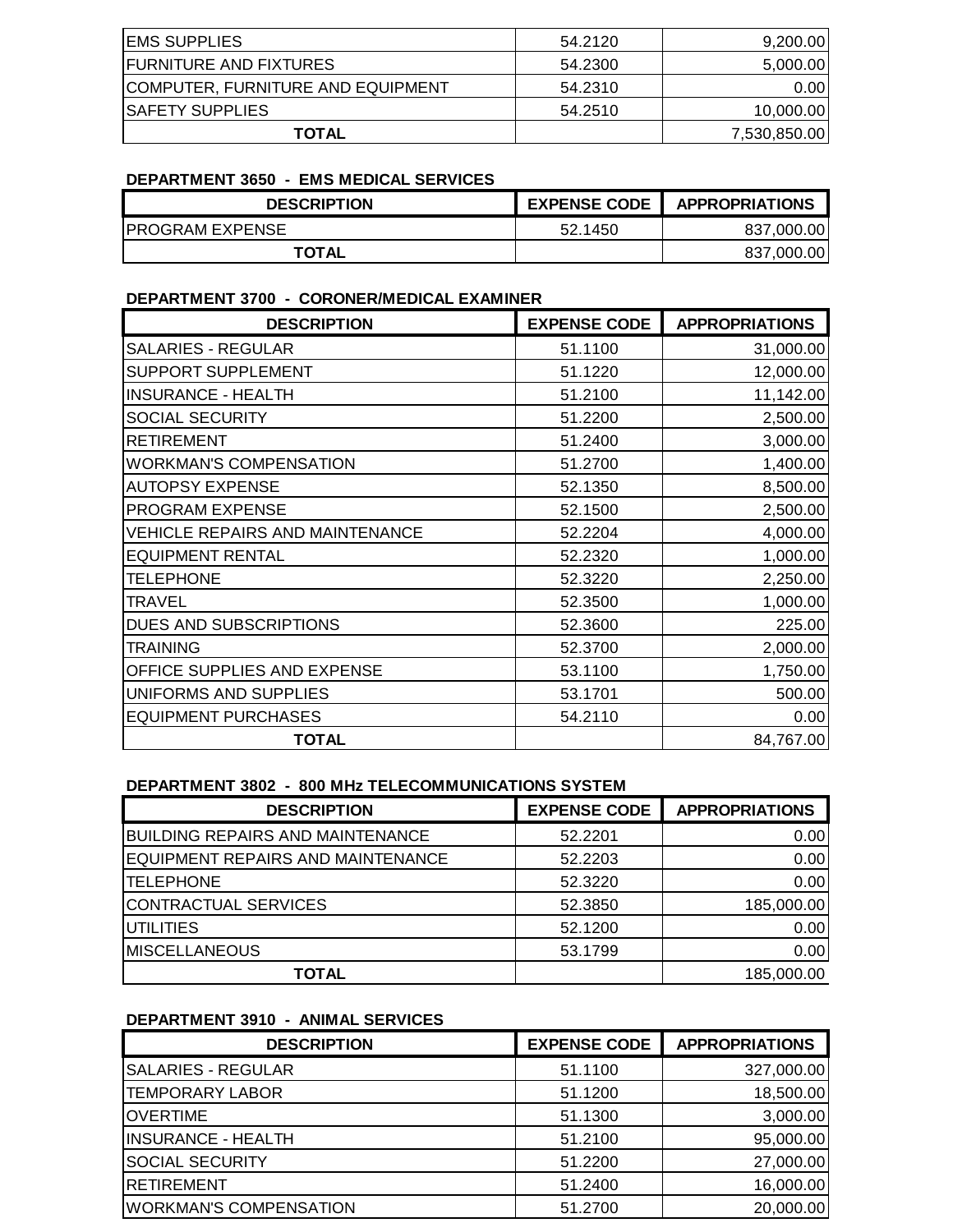| OTHER EMPLOYEE BENEFITS                 | 51.2900 | 1,800.00   |
|-----------------------------------------|---------|------------|
| <b>EMPLOYMENT PHYSICALS</b>             | 51.2920 | 200.00     |
| <b>EAP EXPENSE</b>                      | 51.2930 | 100.00     |
| <b>MEDICAL SERVICES</b>                 | 52.1220 | 85,000.00  |
| <b>BUILDING REPAIRS AND MAINTENANCE</b> | 52.2201 | 3,000.00   |
| EQUIPMENT REPAIRS AND MAINTENANCE       | 52.2203 | 2,000.00   |
| <b>VEHICLE REPAIRS AND MAINTENANCE</b>  | 52.2204 | 7,000.00   |
| <b>POSTAGE</b>                          | 52.3210 | 250.00     |
| <b>TELEPHONE</b>                        | 52.3220 | 7,732.00   |
| <b>TRAVEL</b>                           | 52.3500 | 1,200.00   |
| <b>TRAINING</b>                         | 52.3700 | 500.00     |
| OFFICE SUPPLIES AND EXPENSE             | 53.1100 | 2,500.00   |
| SUPPLIES, NON-OFFICE                    | 53.1110 | 8,500.00   |
| <b>UTILITIES</b>                        | 53.1200 | 49,000.00  |
| <b>GAS AND OIL</b>                      | 53.1270 | 28,000.00  |
| FOOD AND KITCHEN SUPPLIES               | 53.1300 | 10,000.00  |
| SUPPLIES - DONATED FUNDS                | 53.1301 | 7,500.00   |
| UNIFORMS AND SUPPLIES                   | 53.1701 | 3,500.00   |
| COMPUTER, FURNITURE AND EQUIPMENT       | 54.2310 | 2,500.00   |
| <b>SAFETY SUPPLIES</b>                  | 54.2510 | 250.00     |
| <b>TOTAL</b>                            |         | 727,032.00 |

### **DEPARTMENT 3920 - EMERGENCY MANAGEMENT**

| <b>DESCRIPTION</b>            | <b>EXPENSE CODE</b> | <b>APPROPRIATIONS</b> |
|-------------------------------|---------------------|-----------------------|
| <b>SALARIES - REGULAR</b>     | 51.1100             | 121,000.00            |
| <b>INSURANCE - HEALTH</b>     | 51.2100             | 18,000.00             |
| <b>SOCIAL SECURITY</b>        | 51.2200             | 9,300.00              |
| <b>RETIREMENT</b>             | 51.2400             | 11,450.00             |
| <b>WORKMAN'S COMPENSATION</b> | 51.2700             | 10,000.00             |
| <b>LEPC PROGRAM</b>           | 53.1800             | 10,000.00             |
| <b>EMA PROGRAM</b>            | 53.1801             | 45,000.00             |
| TOTAL                         |                     | 224,750.00            |

# **DEPARTMENT 4220 - PUBLIC WORKS**

| <b>DESCRIPTION</b>                      | <b>EXPENSE CODE</b> | <b>APPROPRIATIONS</b> |
|-----------------------------------------|---------------------|-----------------------|
| <b>SALARIES - REGULAR</b>               | 51.1100             | 1,950,000.00          |
| <b>TEMPORARY LABOR</b>                  | 51.1200             | 0.00                  |
| <b>OVERTIME</b>                         | 51.1300             | 1,000.00              |
| <b>INSURANCE - HEALTH</b>               | 51.2100             | 680,000.00            |
| <b>SOCIAL SECURITY</b>                  | 51.2200             | 149,672.00            |
| <b>RETIREMENT</b>                       | 51.2400             | 133,000.00            |
| <b>WORKMAN'S COMPENSATION</b>           | 51.2700             | 100,000.00            |
| OTHER EMPLOYEE BENEFITS                 | 51.2900             | 6,480.00              |
| <b>EMPLOYMENT PHYSICALS</b>             | 51.2920             | 500.00                |
| <b>EAP EXPENSE</b>                      | 51.2930             | 500.00                |
| <b>BUILDING REPAIRS AND MAINTENANCE</b> | 52.2201             | 3,500.00              |
| EQUIPMENT REPAIRS AND MAINTENANCE       | 52.2203             | 2,000.00              |
| <b>VEHICLE REPAIRS AND MAINTENANCE</b>  | 52.2204             | 435,000.00            |
| <b>TELEPHONE</b>                        | 52.3220             | 6,500.00              |
| <b>TRAVEL</b>                           | 52.3500             | 1,000.00              |
| <b>TRAINING</b>                         | 52.3700             | 3,500.00              |
| CONTRACTUAL SERVICES                    | 52.3850             | 2,000.00              |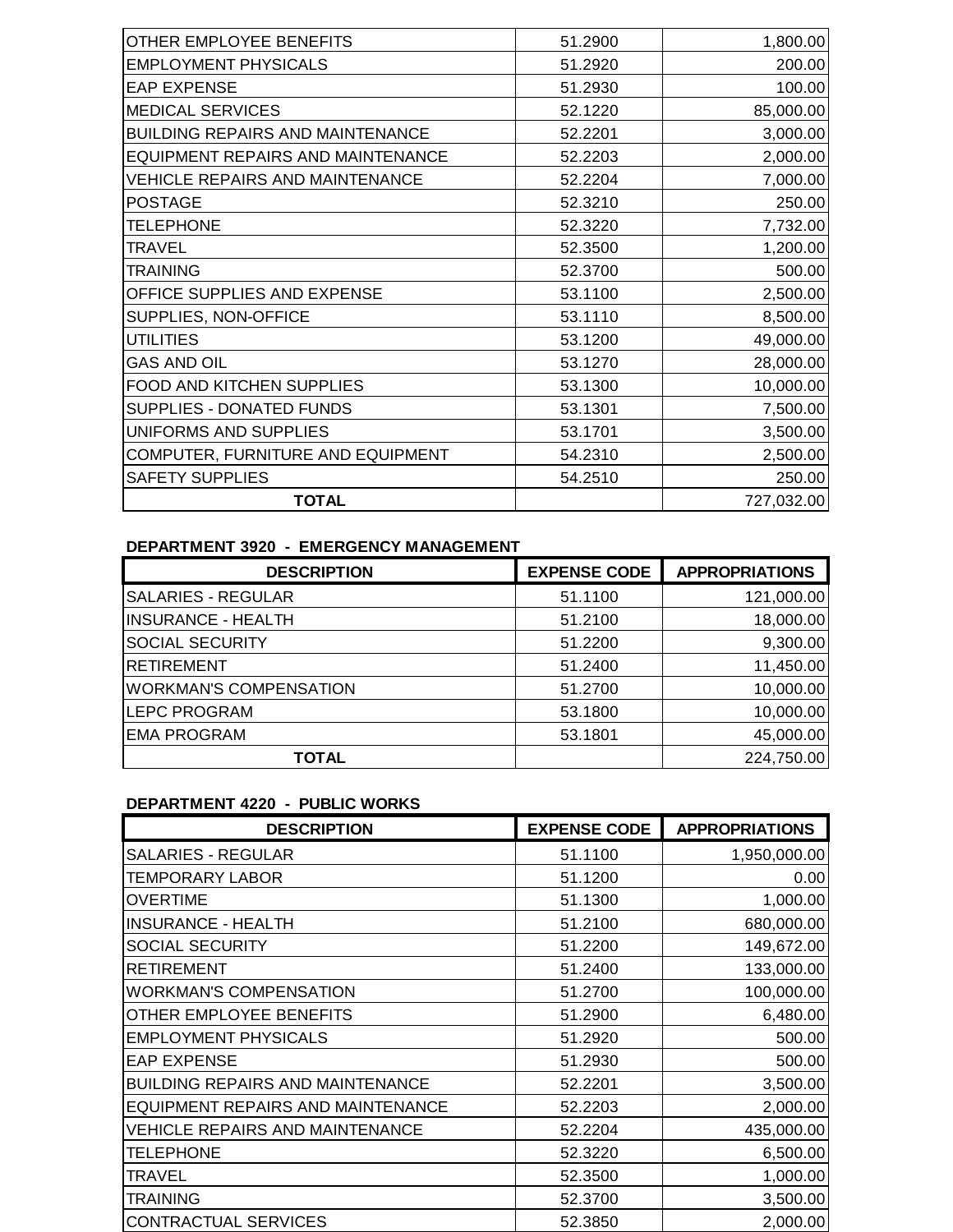| 53.1100 | 5,500.00     |
|---------|--------------|
| 53.1110 | 7,000.00     |
| 53.1200 | 85,000.00    |
| 53.1270 | 350,000.00   |
| 53.1701 | 11,000.00    |
| 53.1702 | 0.00         |
| 53.1707 | 0.00         |
| 53.1708 | 0.00         |
| 53.1709 | 0.00         |
| 54.1110 | 0.00         |
| 54.2110 | 3,000.00     |
| 54.2310 | 0.00         |
| 55.2210 | 5,000.00     |
|         | 3,941,152.00 |
|         |              |

# **DEPARTMENT 4230 - BRIDGES, VIADUCTS, GRADE SEPARATIONS**

| <b>DESCRIPTION</b>      | <b>EXPENSE CODE</b> | <b>APPROPRIATIONS</b> |
|-------------------------|---------------------|-----------------------|
| <b>ICULVERTS</b>        | 53.1706             | 0.001                 |
| <b>IBRIDGE MATERIAL</b> | 53.1712             | 0.001                 |
| TOTAL                   |                     | 0.00                  |

### **DEPARTMENT 4520 - SOLID WASTE COLLECTION**

| <b>DESCRIPTION</b>                | <b>EXPENSE CODE</b> | <b>APPROPRIATIONS</b> |
|-----------------------------------|---------------------|-----------------------|
| 'TRASH EXPENSE-TRASH HAULING      | 52.1340             | 875,000.00            |
| <b>TIPPING FEES</b>               | 52.1345             | 770,000.00            |
| <b>CONVENIENCE CENTER EXPENSE</b> | 52.3910             | 540,000.00            |
| TOTAL                             |                     | 2,185,000.00          |

## **DEPARTMENT 5170 - HEALTH CENTERS/GENERAL CLINICS**

| <b>DESCRIPTION</b>                      | <b>EXPENSE CODE</b> | <b>APPROPRIATIONS</b> |
|-----------------------------------------|---------------------|-----------------------|
| <b>CARROLL COUNTY COMMUNITY SERVICE</b> | 52.1450             | 300,000.00            |
| <b>IENVIRONMENTAL HEALTH</b>            | 52.1465             | 0.00I                 |
| <b>OTHER HEALTH DEPARTMENT PROGRAMS</b> | 52.1466             | 0.001                 |
| <b>TOTAL</b>                            |                     | 300,000.00            |

### **DEPARTMENT 5440 - CHILDREN SERVICES**

| <b>DESCRIPTION</b>                                | <b>EXPENSE CODE</b> | <b>APPROPRIATIONS</b> |
|---------------------------------------------------|---------------------|-----------------------|
| <b>IDEPARTMENT OF CHILDREN AND FAMILY SERVICE</b> | 52.1440             | 67,195.00             |
| <b>IINDIGENT FUND</b>                             | 52.1450             | 10,000.00             |
| <b>TOTAL</b>                                      |                     | 77,195.00             |

### **DEPARTMENT 5441 - INSIDE MINISTRIES**

| <b>DESCRIPTION</b>      | <b>EXPENSE CODE</b> | <b>APPROPRIATIONS</b> |
|-------------------------|---------------------|-----------------------|
| <b>IPROGRAM EXPENSE</b> | 52.1450             | 5.000.00              |
| <b>TOTAL</b>            |                     | 5,000.00              |

### **DEPARTMENT 5452 - ASSOCIATION OF RETARDED CITIZENS**

| <b>DESCRIPTION</b>  | <b>EXPENSE CODE</b> | <b>APPROPRIATIONS</b> |
|---------------------|---------------------|-----------------------|
| ARC PROGRAM EXPENSE | 52.1450             | 5.000.00              |
| <b>TOTAL</b>        |                     | 5,000.00              |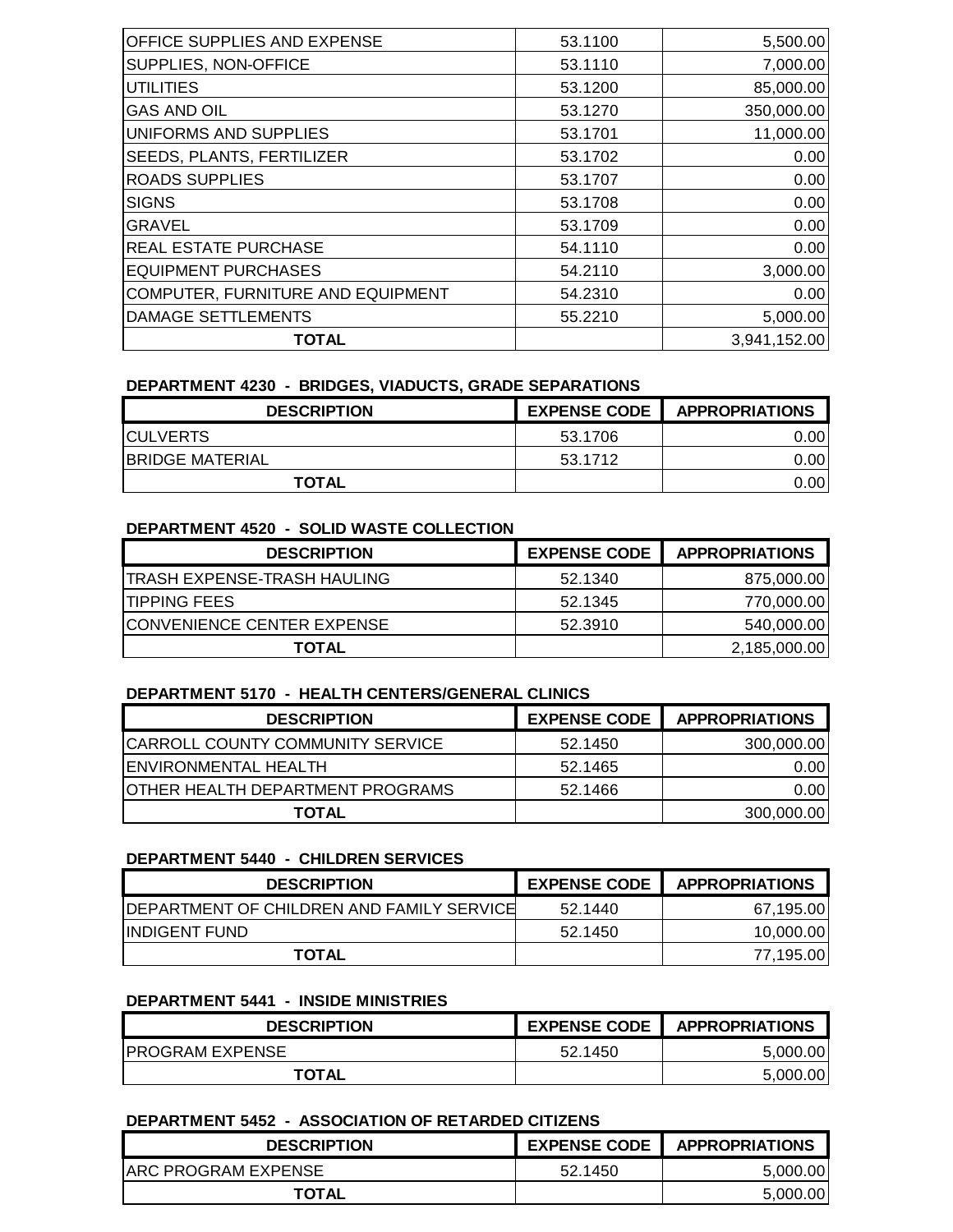# **DEPARTMENT 5453 - COMMUNITY ACTION FOR IMPROVEMENT (CAFI)**

| <b>DESCRIPTION</b>          | <b>EXPENSE CODE</b> | <b>APPROPRIATIONS</b> |
|-----------------------------|---------------------|-----------------------|
| <b>CAFI PROGRAM EXPENSE</b> | 52.1450             | 10,000.00             |
| <b>TOTAL</b>                |                     | 10.000.00             |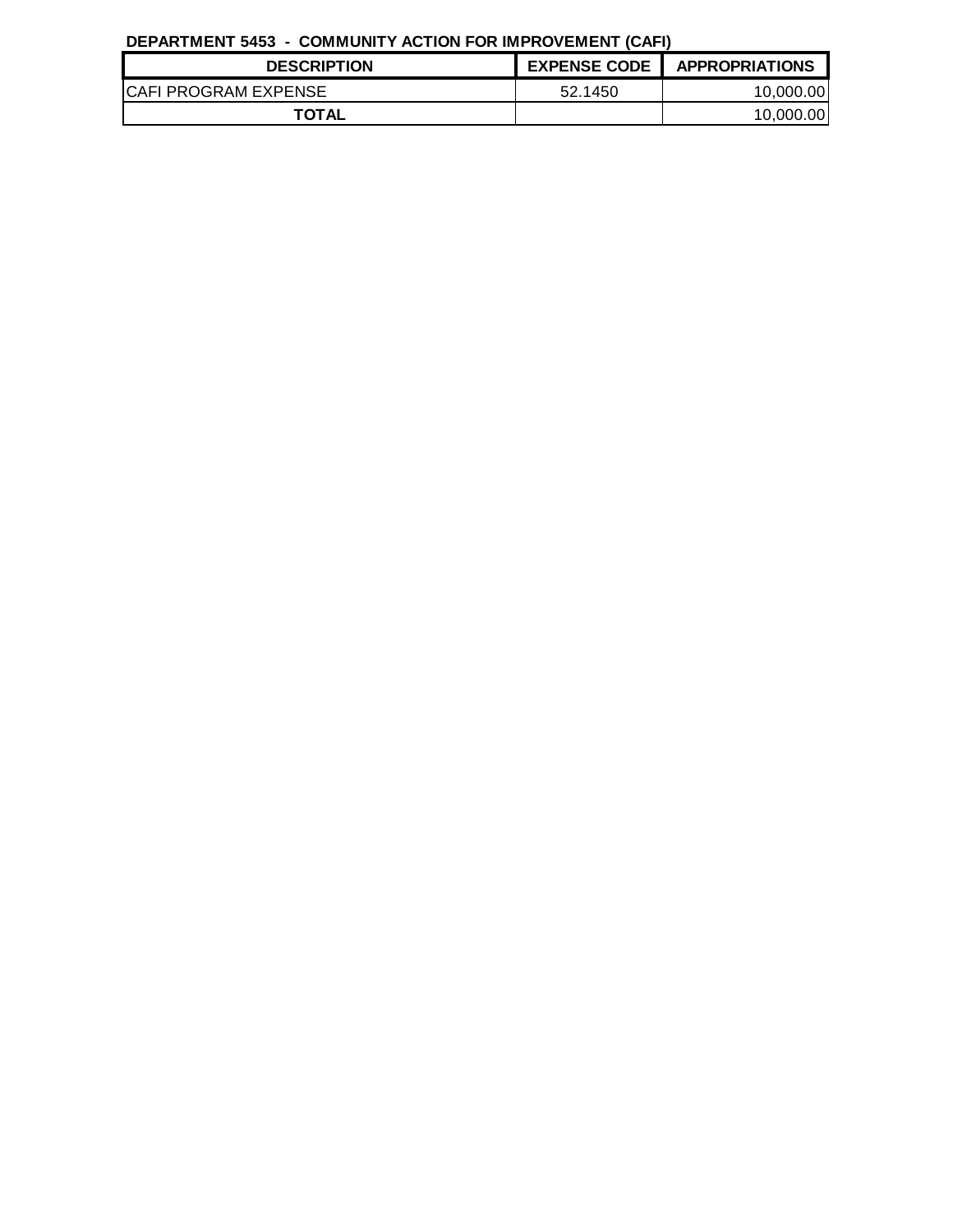#### **DEPARTMENT 5454 - MENTAL HEALTH PROGRAM EXPENSE**

| <b>DESCRIPTION</b>             | <b>EXPENSE CODE</b> | <b>APPROPRIATIONS</b> |
|--------------------------------|---------------------|-----------------------|
| IMENTAL HEALTH PROGRAM EXPENSE | 52.1450             | 25,000.00             |
| <b>TOTAL</b>                   |                     | 25,000.00             |

#### **DEPARTMENT 5455 - CARROLL COUNTY CASA**

| <b>DESCRIPTION</b>     | <b>EXPENSE CODE</b> | <b>APPROPRIATIONS</b> |
|------------------------|---------------------|-----------------------|
| <b>PROGRAM EXPENSE</b> | 52.1450             | 10,000.00             |
| <b>TOTAL</b>           |                     | 10,000.00             |

#### **DEPARTMENT 5456 - CARROLL COUNTY RE-ENTRY PROGRAM**

| <b>DESCRIPTION</b>      | <b>EXPENSE CODE</b> | <b>APPROPRIATIONS</b> |
|-------------------------|---------------------|-----------------------|
| <b>IPROGRAM EXPENSE</b> | 52.1450             | 10.000.00             |
| <b>TOTAL</b>            |                     | 10.000.00             |

#### **DEPARTMENT 5457 - CARROLL COUNTY COMMUNITIES IN SCHOOLS**

| <b>DESCRIPTION</b>     | <b>EXPENSE CODE</b> | <b>APPROPRIATIONS</b> |
|------------------------|---------------------|-----------------------|
| <b>PROGRAM EXPENSE</b> | 52.1450             | 10,000.00             |
| <b>TOTAL</b>           |                     | 10.000.00             |

#### **DEPARTMENT 5458 - BOYS AND GIRLS CLUB**

| <b>DESCRIPTION</b>     | <b>EXPENSE CODE</b> | <b>APPROPRIATIONS</b> |
|------------------------|---------------------|-----------------------|
| <b>PROGRAM EXPENSE</b> | 52.1450             | 10,000.00             |
| <b>TOTAL</b>           |                     | 10,000.00             |

### **DEPARTMENT 5459 - CARROLL COUNTY CHILD ADVOCACY PROGRAM**

| <b>DESCRIPTION</b>     | <b>EXPENSE CODE</b> | <b>APPROPRIATIONS</b> |
|------------------------|---------------------|-----------------------|
| <b>PROGRAM EXPENSE</b> | 52.1450             | 5.000.00              |
| <b>TOTAL</b>           |                     | 5,000.00              |

### **DEPARTMENT 6000 - RECREATION DEPARTMENT**

| <b>DESCRIPTION</b>                      | <b>EXPENSE CODE</b> | <b>APPROPRIATIONS</b> |
|-----------------------------------------|---------------------|-----------------------|
| <b>SALARIES - REGULAR</b>               | 51.1100             | 347,000.00            |
| TEMPORARY LABOR                         | 51.1200             | 165,000.00            |
| TEMPORARY LABOR - GYMNASTICS            | 51.1206             | 60,000.00             |
| <b>OVERTIME</b>                         | 51.1300             | 0.00                  |
| <b>INSURANCE - HEALTH</b>               | 51.2100             | 90,000.00             |
| SOCIAL SECURITY                         | 51.2200             | 43,758.00             |
| <b>RETIREMENT</b>                       | 51.2400             | 15,500.00             |
| <b>WORKMAN'S COMPENSATION</b>           | 51.2700             | 18,000.00             |
| OTHER EMPLOYEE BENEFITS                 | 51.2900             | 780.00                |
| <b>EMPLOYMENT PHYSICALS</b>             | 51.2920             | 2,500.00              |
| <b>EAP EXPENSE</b>                      | 51.2930             | 300.00                |
| <b>OFFICIALS</b>                        | 52.1310             | 68,000.00             |
| PROGRAM EXPENSE - ATHLETICS             | 52.1450             | 105,000.00            |
| PROGRAM EXPENSE - OTHER PROGRAMS        | 52.1451             | 35,000.00             |
| PROGRAM EXPENSE - GYMNASTICS            | 52.1456             | 10,000.00             |
| PROGRAM EXPENSE - CONCESSIONS           | 52.1459             | 25,000.00             |
| <b>BUILDING REPAIRS AND MAINTENANCE</b> | 52.2201             | 22,000.00             |
| EQUIPMENT REPAIRS AND MAINTENANCE.      | 52.2203             | 15,000.00             |
| <b>VEHICLE REPAIRS AND MAINTENANCE</b>  | 52.2204             | 9,000.00              |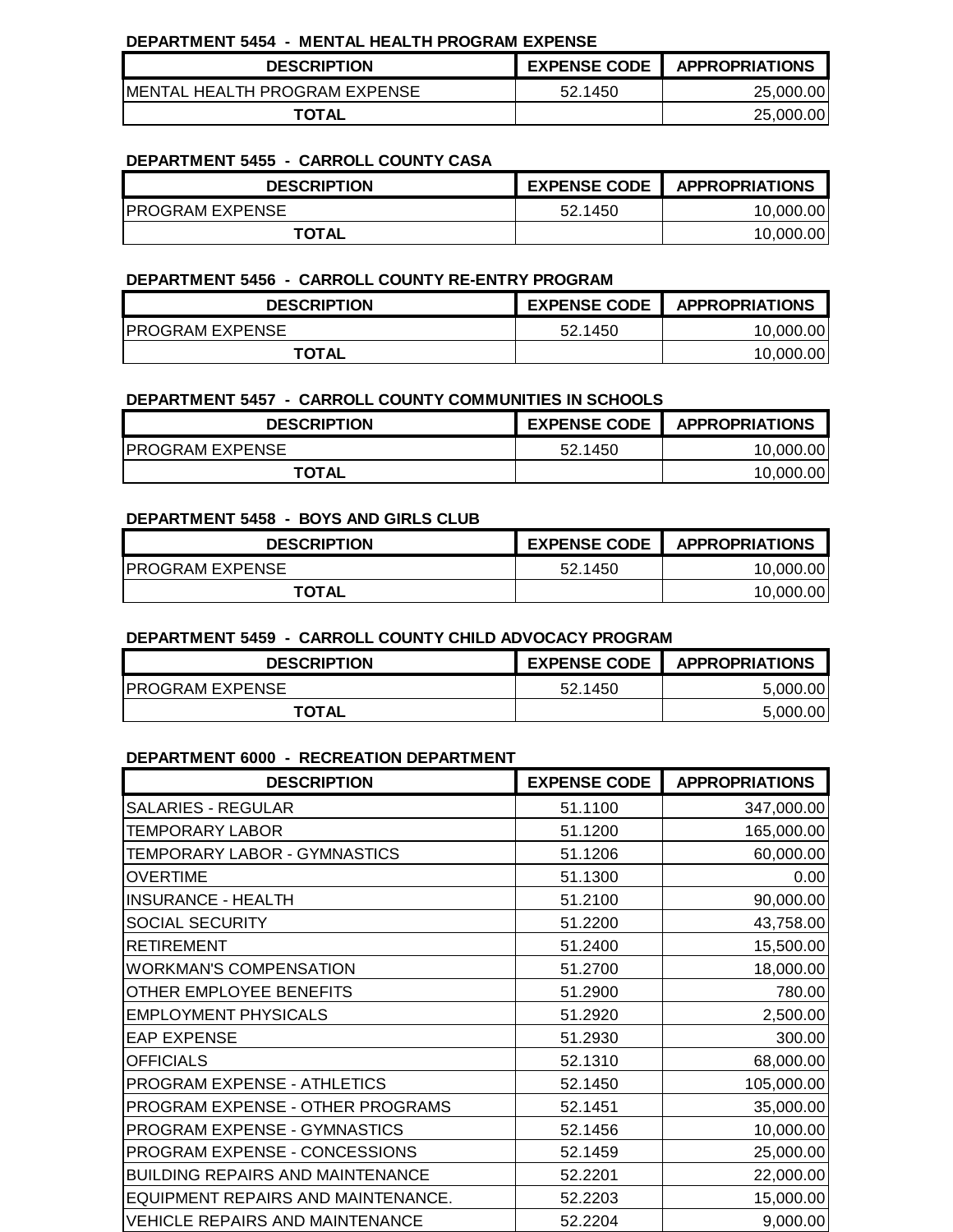| <b>TELEPHONE</b>                                 | 52.3220 | 11,500.00    |
|--------------------------------------------------|---------|--------------|
| PUBLISHING AND ADVERTISING                       | 52.3300 | 2,500.00     |
| <b>TRAVEL</b>                                    | 52,3500 | 4,000.00     |
| <b>DUES AND SUBSCRIPTIONS</b>                    | 52.3600 | 21,000.00    |
| <b>CONTRACTUAL SERVICES</b>                      | 52.3850 | 2,000.00     |
| <b>CITY PAYMENT</b>                              | 52.3930 | 185,000.00   |
| <b>CITIES - FULL TIME RECREATION DEPARTMENTS</b> | 52.3940 | 320,000.00   |
| <b>OFFICE SUPPLIES AND EXPENSE</b>               | 53.1100 | 7,500.00     |
| <b>SUPPLIES, NON-OFFICE</b>                      | 53.1110 | 15,000.00    |
| <b>UTILITIES</b>                                 | 53.1200 | 160,000.00   |
| <b>GAS AND OIL</b>                               | 53.1270 | 20,000.00    |
| UNIFORMS AND SUPPLIES                            | 53.1701 | 1,000.00     |
| <b>SEEDS, PLANTS, FERTILIZER</b>                 | 53.1702 | 13,000.00    |
| COMPUTER, FURNITURE AND EQUIPMENT                | 54.2310 | 2,000.00     |
| TOTAL                                            |         | 1,796,338.00 |

# **DEPARTMENT 6221 - CARROLL COUNTY PARKS**

| <b>DESCRIPTION</b>                       | <b>EXPENSE CODE</b> | <b>APPROPRIATIONS</b> |
|------------------------------------------|---------------------|-----------------------|
| <b>SALARIES - REGULAR</b>                | 51.1100             | 398,000.00            |
| <b>TEMPORARY LABOR</b>                   | 51.1200             | 90,000.00             |
| <b>OVERTIME</b>                          | 51.1300             | 0.00                  |
| <b>INSURANCE - HEALTH</b>                | 51.2100             | 62,000.00             |
| SOCIAL SECURITY                          | 51.2200             | 36,000.00             |
| <b>RETIREMENT</b>                        | 51.2400             | 25,000.00             |
| <b>WORKMAN'S COMPENSATION</b>            | 51.2700             | 12,000.00             |
| OTHER EMPLOYEE BENEFITS                  | 51.2900             | 2,160.00              |
| <b>EMPLOYMENT PHYSICALS</b>              | 51.2920             | 2,200.00              |
| <b>EAP EXPENSE</b>                       | 51.2930             | 600.00                |
| PROGRAM EXPENSE                          | 52.1450             | 25,000.00             |
| <b>BUILDING REPAIRS AND MAINTENANCE</b>  | 52.2201             | 10,000.00             |
| <b>EQUIPMENT REPAIRS AND MAINTENANCE</b> | 52.2203             | 7,000.00              |
| <b>VEHICLE REPAIRS AND MAINTENANCE</b>   | 52.2204             | 15,000.00             |
| TELEPHONE                                | 52.3220             | 7,400.00              |
| PUBLISHING AND ADVERTISING               | 52.3300             | 6,500.00              |
| <b>TRAVEL</b>                            | 52.3500             | 1,000.00              |
| DUES AND SUBSCRIPTIONS                   | 52.3600             | 200.00                |
| <b>TRAINING</b>                          | 52.3700             | 2,000.00              |
| CONTRACTUAL SERVICES                     | 52.3850             | 5,000.00              |
| OFFICE SUPPLIES AND EXPENSE              | 53.1100             | 4,000.00              |
| SUPPLIES, NON-OFFICE                     | 53.1110             | 5,800.00              |
| <b>UTILITIES</b>                         | 53.1200             | 75,000.00             |
| <b>GAS AND OIL</b>                       | 53.1270             | 27,000.00             |
| UNIFORMS AND SUPPLIES                    | 53.1701             | 1,200.00              |
| SEEDS, PLANTS, FERTILIZER                | 53.1702             | 3,000.00              |
| <b>EQUIPMENT PURCHASES</b>               | 54.2110             | 5,500.00              |
| <b>TOTAL</b>                             |                     | 828,560.00            |

# **DEPARTMENT 6240 - PARKS-FORESTRY/NURSERY**

| <b>DESCRIPTION</b>      | <b>EXPENSE CODE</b> | <b>APPROPRIATIONS</b> |
|-------------------------|---------------------|-----------------------|
| <b>IPROGRAM EXPENSE</b> | 52.1450             | 17.351.00             |
| <b>TOTAL</b>            |                     | 1.00<br>17.351        |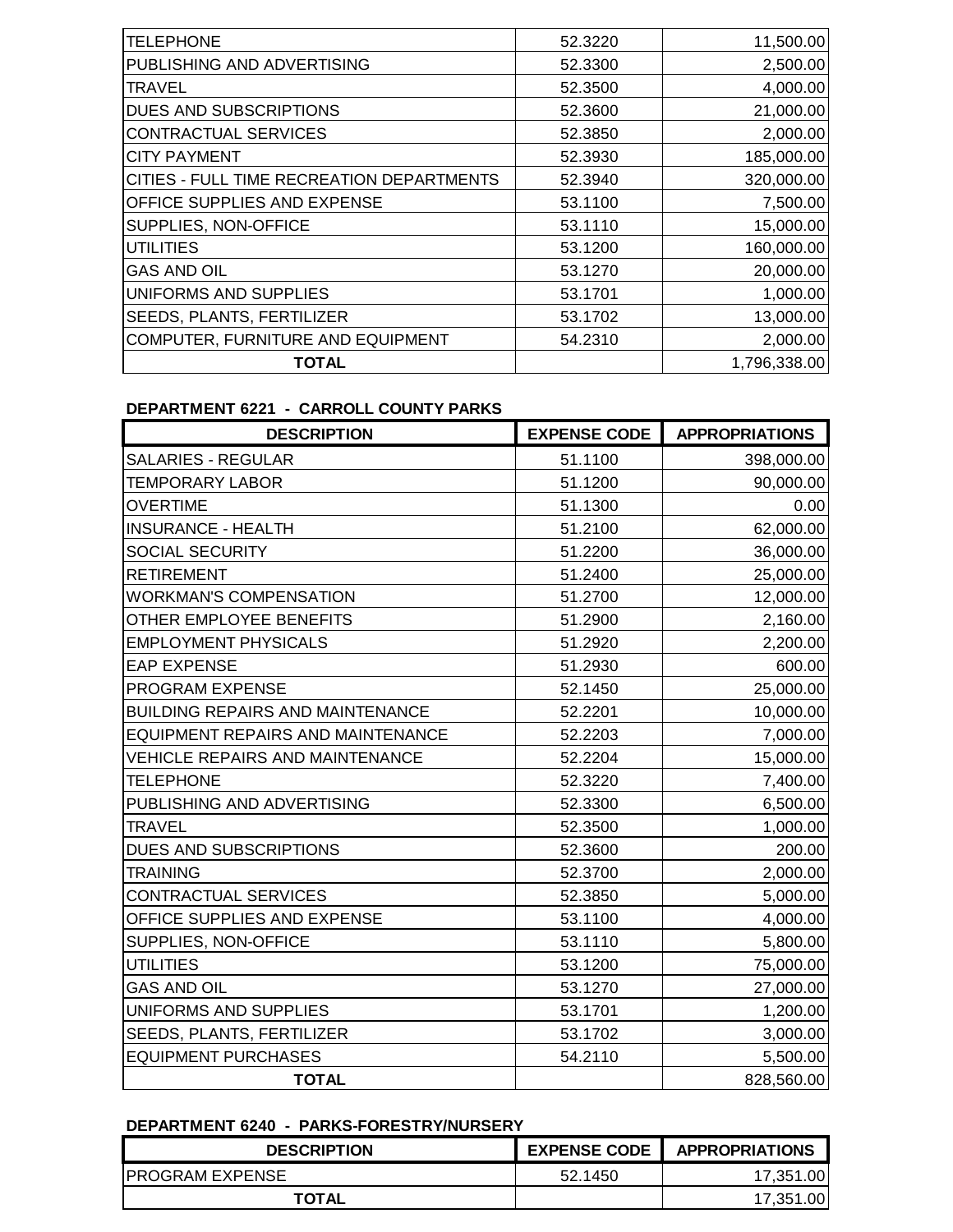#### **DEPARTMENT 6510 - LIBRARIES-ADMINISTRATION**

| <b>DESCRIPTION</b>                    | <b>EXPENSE CODE</b> | <b>APPROPRIATIONS</b> |
|---------------------------------------|---------------------|-----------------------|
| <b>IWEST GEORGIA REGIONAL LIBRARY</b> | 52.1450             | 250,000.00            |
| <b>TOTAL</b>                          |                     | 250,000.00            |

### **DEPARTMENT 7130 - CONSERVATION-AGRICULTURAL RESOURCES / AG - ED CENTER**

| <b>DESCRIPTION</b>                      | <b>EXPENSE CODE</b> | <b>APPROPRIATIONS</b> |
|-----------------------------------------|---------------------|-----------------------|
| <b>SALARIES - REGULAR</b>               | 51.1100             | 57,000.00             |
| <b>TEMPORARY LABOR</b>                  | 51.1200             | 60,211.00             |
| <b>INSURANCE - HEALTH</b>               | 51.2100             | 12,600.00             |
| SOCIAL SECURITY                         | 51.2200             | 9,000.00              |
| <b>RETIREMENT</b>                       | 51.2400             | 10,000.00             |
| <b>WORKMAN'S COMPENSATION</b>           | 51.2700             | 2,500.00              |
| PROGRAM EXPENSE                         | 52.1450             | 1,100.00              |
| <b>BUILDING REPAIRS AND MAINTENANCE</b> | 52.2201             | 5,500.00              |
| <b>VEHICLE REPAIRS AND MAINTENANCE</b>  | 52.2204             | 1,000.00              |
| <b>LEASED EQUIPMENT</b>                 | 52.2330             | 3,400.00              |
| <b>TELEPHONE</b>                        | 52.3220             | 2,000.00              |
| <b>TRAVEL</b>                           | 52.3500             | 5,000.00              |
| <b>TRAINING</b>                         | 52.3700             | 800.00                |
| OFFICE SUPPLIES AND EXPENSE             | 53.1100             | 4,000.00              |
| SUPPLIES, NON-OFFICE                    | 53.1110             | 3,000.00              |
| <b>UTILITIES</b>                        | 53.1200             | 29,000.00             |
| <b>GAS AND OIL</b>                      | 53.1270             | 2,500.00              |
| COMPUTER, FURNITURE AND EQUIPMENT       | 54.2310             | 500.00                |
| <b>TOTAL</b>                            |                     | 209,111.00            |

## **DEPARTMENT 7410 - PLANNING AND ZONING**

| <b>DESCRIPTION</b>               | <b>EXPENSE CODE</b> | <b>APPROPRIATIONS</b> |
|----------------------------------|---------------------|-----------------------|
| THREE RIVERS REGIONAL COMMISSION | 52.1450             | 112,500.00            |
| <b>TOTAL</b>                     |                     | 112.500.00            |

### **DEPARTMENT 7450 - PLANNING AND ZONING-CODE ENFORCEMENT**

| <b>DESCRIPTION</b>                       | <b>EXPENSE CODE</b> | <b>APPROPRIATIONS</b> |
|------------------------------------------|---------------------|-----------------------|
| <b>SALARIES - REGULAR</b>                | 51.1100             | 490,000.00            |
| <b>TEMPORARY LABOR</b>                   | 51.1200             | 5,500.00              |
| <b>INSURANCE - HEALTH</b>                | 51.2100             | 223,900.00            |
| <b>SOCIAL SECURITY</b>                   | 51.2200             | 37,900.00             |
| <b>RETIREMENT</b>                        | 51.2400             | 42,000.00             |
| <b>WORKMAN'S COMPENSATION</b>            | 51.2700             | 10,000.00             |
| <b>EMPLOYEE PHYSICALS</b>                | 51.2920             | 360.00                |
| <b>EAP EXPENSE</b>                       | 51.2930             | 250.00                |
| <b>COMPUTER SERVICES</b>                 | 52.1340             | 10,325.00             |
| <b>EQUIPMENT REPAIRS AND MAINTENANCE</b> | 52.2203             | 500.00                |
| <b>VEHICLE REPAIRS AND MAINTENANCE</b>   | 52.2204             | 4,000.00              |
| <b>POSTAGE</b>                           | 52.3210             | 2,400.00              |
| <b>TELEPHONE</b>                         | 52.3220             | 5,600.00              |
| PUBLISHING AND ADVERTISING               | 52.3300             | 1,200.00              |
| <b>TRAVEL</b>                            | 52.3500             | 3,500.00              |
| DUES AND SUBSCRIPTIONS                   | 52.3600             | 2,228.00              |
| <b>TRAINING</b>                          | 52.3700             | 2,500.00              |